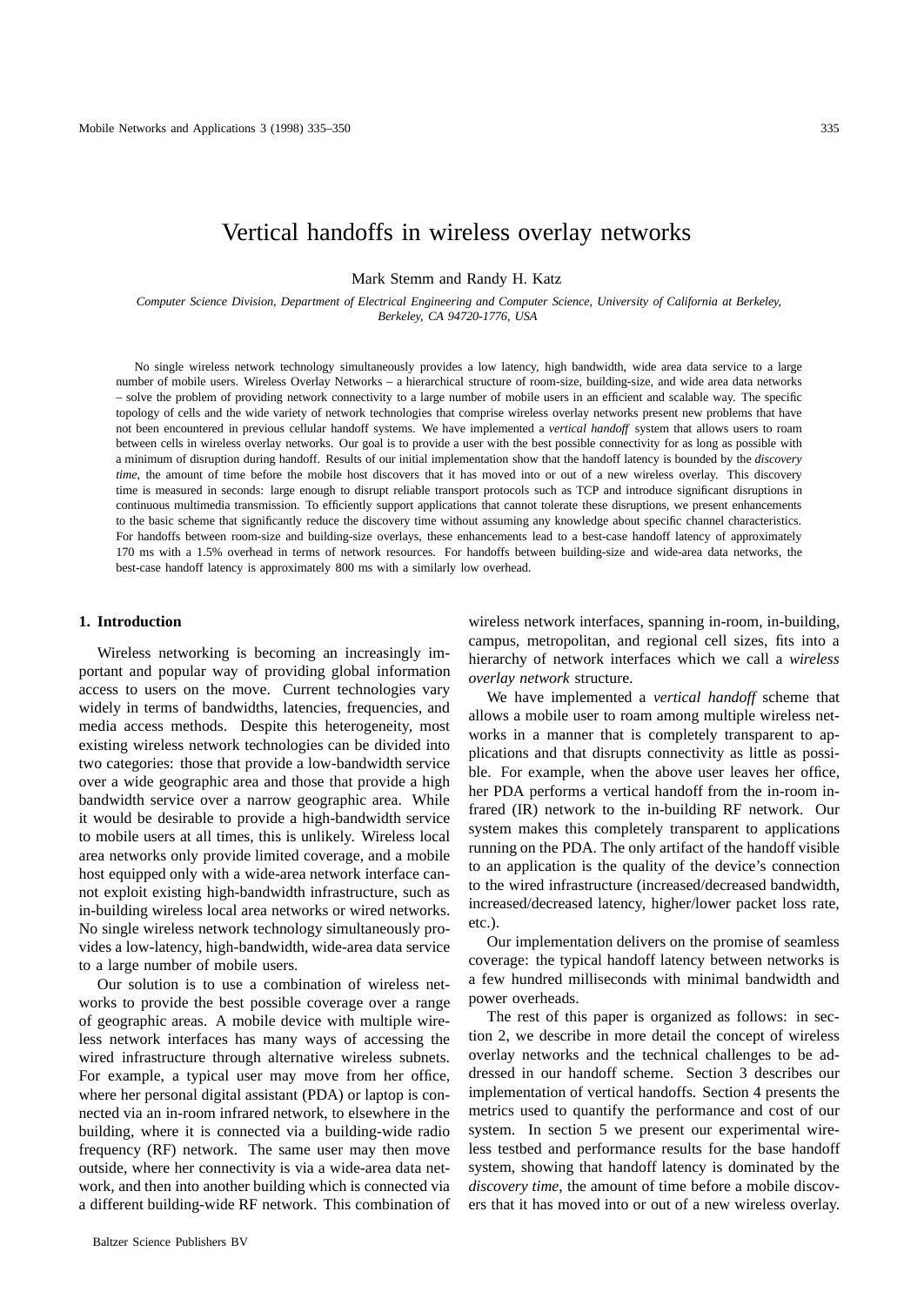



Figure 2. Horizontal vs vertical handoffs.

Figure 1. Wireless overlay network structure.

In section 6, we present several enhancements that can be employed to decrease discovery time for applications that are sensitive to disruption. Section 7 discusses related work in low-latency handoff, overlay networks, and the use of multiple network interfaces. In section 8, we conclude and section 9 describes some ongoing and future projects in our system.

#### **2. Wireless overlays and vertical handoffs**

In this section, we describe the wireless overlay network concept, why wireless overlay networks present new challenges compared to existing handoff systems, and the specific challenges to be met in our approach.

#### *2.1. The wireless overlay network structure*

Figure 1 shows an example of a wireless overlay network. Lower levels are comprised of high bandwidth wireless cells that cover a relatively small area. Higher levels in the hierarchy provide a lower bandwidth per unit area connection over a larger geographic area. In our system, we have three overlay levels. The lowest level comprises a collection of disjoint room-size high bandwidth networks, which provide the highest bandwidth per-unitarea: 1 Mbit/s or more per room. The second level consists of building-size high bandwidth networks that provide approximately the same bandwidth as the room-size networks, but cover a larger area (for example, a single floor of a building). The final level is a wide-area data network, which provides a much lower bandwidth connection (tens of kilobits) over a much wider geographic area.

### *2.2. Horizontal versus vertical handoffs*

We define a *horizontal handoff* as a handoff between base stations that are using the same type of wireless network interface. This is the traditional definition of handoff for homogeneous cellular systems such as cellular telephony systems, wide-area data systems, and wireless local area networks. We also define a new type of handoff, a *vertical handoff,* between base stations that are using different wireless network technologies. The terms horizontal and vertical follow from the overlay network structure that has networks with increasing cell sizes at higher levels in the hierarchy (figure 2).

We divide vertical handoffs into two categories: an *upward vertical handoff* is a handoff to a wireless overlay with a larger cell size (and lower bandwidth per unit area), and a *downward vertical handoff* is a handoff to a wireless overlay with a smaller cell size (and higher bandwidth per unit area). A vertical handoff may be to an immediately higher or lower overlay, or the mobile host may "skip" an overlay. For example, a mobile may hand off from an in-room network directly to a wide-area network, or vice versa.

There are some important differences between the horizontal handoff problem and the vertical handoff problem that affect our strategy for implementing vertical handoffs:

- In horizontal handoff systems, a mobile host performs a handoff from cell A to cell B while moving out of the coverage area of cell A into the coverage area of cell B. In our system, this is not necessarily the case. For example, when a user performs an upward vertical handoff from an in-room cell A to an in-building cell B, the user is moving out of the coverage of cell A. However, when a user performs a downward vertical handoff from cell B to cell A, the user is not moving out of the coverage of cell B. This implies that downward vertical handoffs are less time-critical, because a mobile can always stay connected to a upper overlay while handing off to a lower overlay.
- Many network interfaces have an inherent diversity that arises because they operate at different frequencies. For example, a room-size overlay may use infrared frequencies, a building-size overlay network may use one set of radio frequencies, and a wide-area data system may use another set of radio frequencies. Another way in which diversity exists is in the spread spectrum techniques of different devices. Some devices use Direct Sequence Spread Spectrum (DSSS), while others use Frequency Hopping Spread Spectrum (FHSS). The enhancements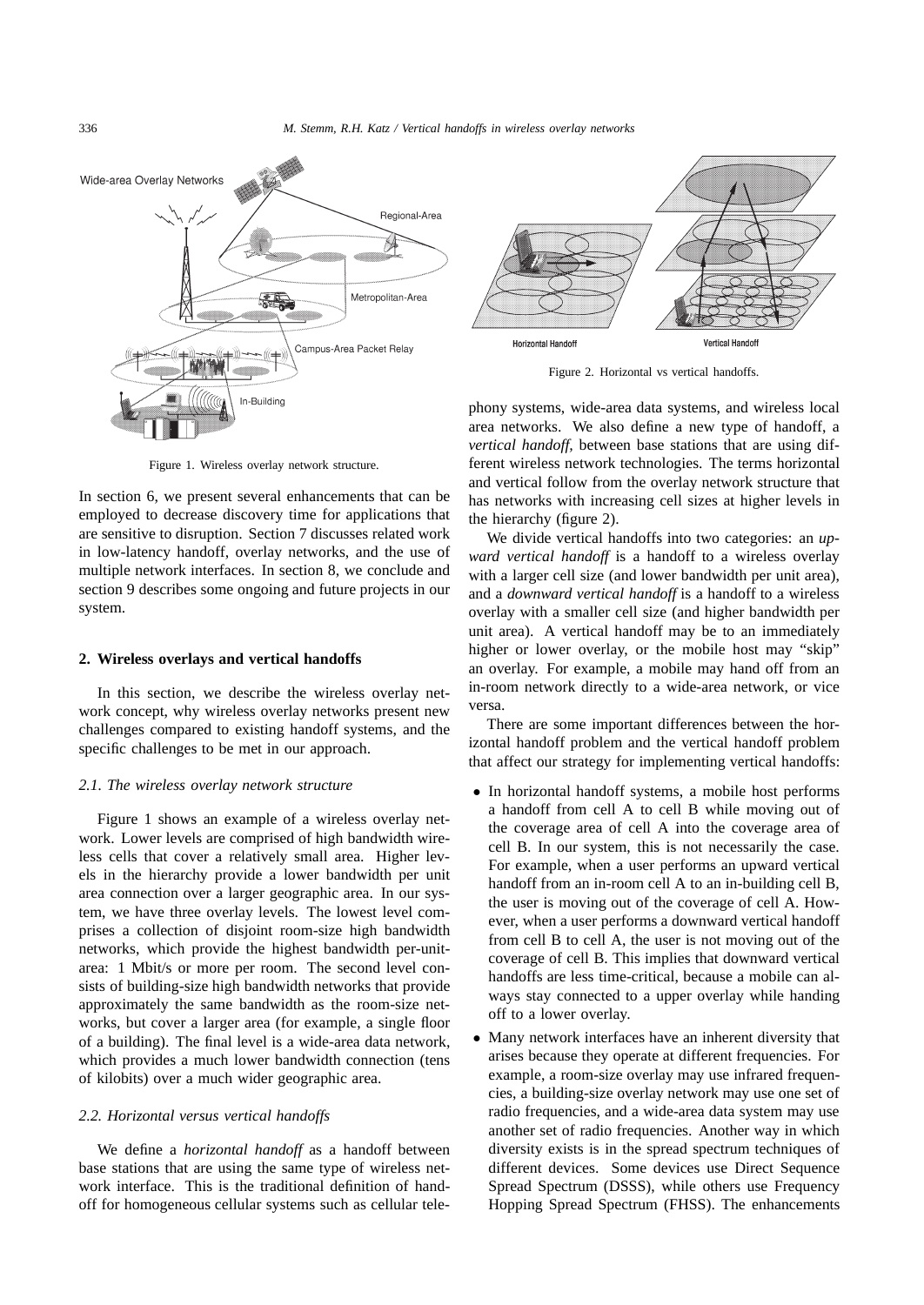described in section 6 that reduce the discovery time take advantage of this diversity between network interfaces.

• In a network of homogeneous base stations, the choice of "best" base station is usually obvious: the mobile chooses the base station with the highest signal strength after incorporating some thresholding and hysteresis. In a multiple-overlay network, the choice of the "best" network cannot usually be determined by channel-specific factors such as signal strength because different overlay levels may have widely varying characteristics. For example, an in-building RF network with a low signal strength may yield better performance than a wide-area data network with a high signal strength. There are also considerations of monetary cost (some networks charge per minute or byte) that do not arise in a homogeneous handoff system.

# *2.3. Primary objectives and challenges*

Unlike previous work that has studied aggregate metrics from a large population of mobile users [9,26], our work focuses on the performance of an individual user roaming in a Wireless Overlay Network environment. In this work, the primary objective is to minimize the vertical handoff latency for an individual user while keeping bandwidth and power overheads as low as possible. These trade-offs are described in more detail below.

The primary technical objectives in the design of a seamless vertical handoff system are:

• Low Latency Handoff: make the switch between networks as seamless as possible for disruption-intolerant applications and with as little data loss as possible.

Our goal is to enable a typical user to use fully-interactive multimedia communication applications across many networks. As a user roams from areas of good connectivity to areas of poor connectivity, the only user-visible change should be due to the limitations of the specific wireless interfaces. For example, lower overlay levels may support full-motion video and high-quality audio, while higher overlay levels may support only audio. Our goal is to reduce handoff disruption as much as possible, reducing any user-visible changes to those inherent in the wireless technologies.

• Power Savings: minimize the power drain due to multiple simultaneously active network interfaces.

The simplest approach to managing multiple wireless network interfaces (NIs) is to keep all of them on all the time. However, measurements of commercially available wireless network interfaces [27] show that an IBM Infrared and WaveLAN [28] RF interface together consume approximately 1.5 watts *even when not sending or receiving packets.* This is approximately 20% of the total power drain of a typical laptop computer [11]. At these levels of power consumption, effective management of network interfaces is crucial.

• Bandwidth Overhead: minimize the amount of additional network traffic used to implement handoffs.

Implementing vertical handoffs in wireless overlays consumes bandwidth in the form of beacon packets and handoff messages that is necessary to provide service to roaming users, and we want to minimize these costs while also providing good performance.

There are many inherent trade-offs in meeting these objectives, and we must avoid situations that realize one goal at the expense of others. For example, reducing power consumption by keeping network interfaces off when not in use increases handoff latency. Similarly, zero-latency handoff could be achieved by simply sending and receiving data across all network interfaces simultaneously at all times, but this results in an inordinate waste of bandwidth and power. Our goal is to balance low latency handoffs with the unavoidable costs that arise from implementing them.

Challenges in realizing these objectives include:

• Discovering the right time to perform handoffs in a wireless channel whose behavior can be difficult to predict and characterize.

Ideally, a user should stay connected to the lowest overlay network (where the bandwidth per unit area is largest) for as long as possible until it is absolutely necessary to move to a higher overlay. While a user is roaming within an overlay, our system should behave exactly like a homogeneous cellular system. The primary trigger for a vertical handoff is that the currently active overlay network is no longer reachable because the mobile host has moved out of coverage of that overlay. For specific RF systems that transmit by modulating a fixed carrier frequency (e.g., GSM, DECT, AMPS), much work has been done in modeling channel quality and predicting bit error rate (BER) from channel-specific measurements [3,7]. Although it may be possible to reapply these techniques to use channel characteristics to predict when a disconnection is likely, we are interested in supporting a wide variety of wireless devices across different frequencies and physical layers. In addition, there is no requirement that all overlays must be wireless. An additional overlay could consist of a wired rather than wireless network, where channel measurements are meaningless and the transition from a connected state to a disconnected state is instantaneous. Rather than incorporate new network-specific policies for each new wireless or wired network interface, we chose to depend only on the presence or absence of packets to trigger a vertical handoff. Basing our scheme on the presence or absence of packets results in a system with an acceptable handoff latency while avoiding network-specific dependencies. This results in a more robust system with a dramatically reduced complexity where new network technologies can be added easily.

• Interoperation with commercially available services and technologies that we cannot modify.

We must depend on existing networking technologies and wireless data providers to have a full range of wireless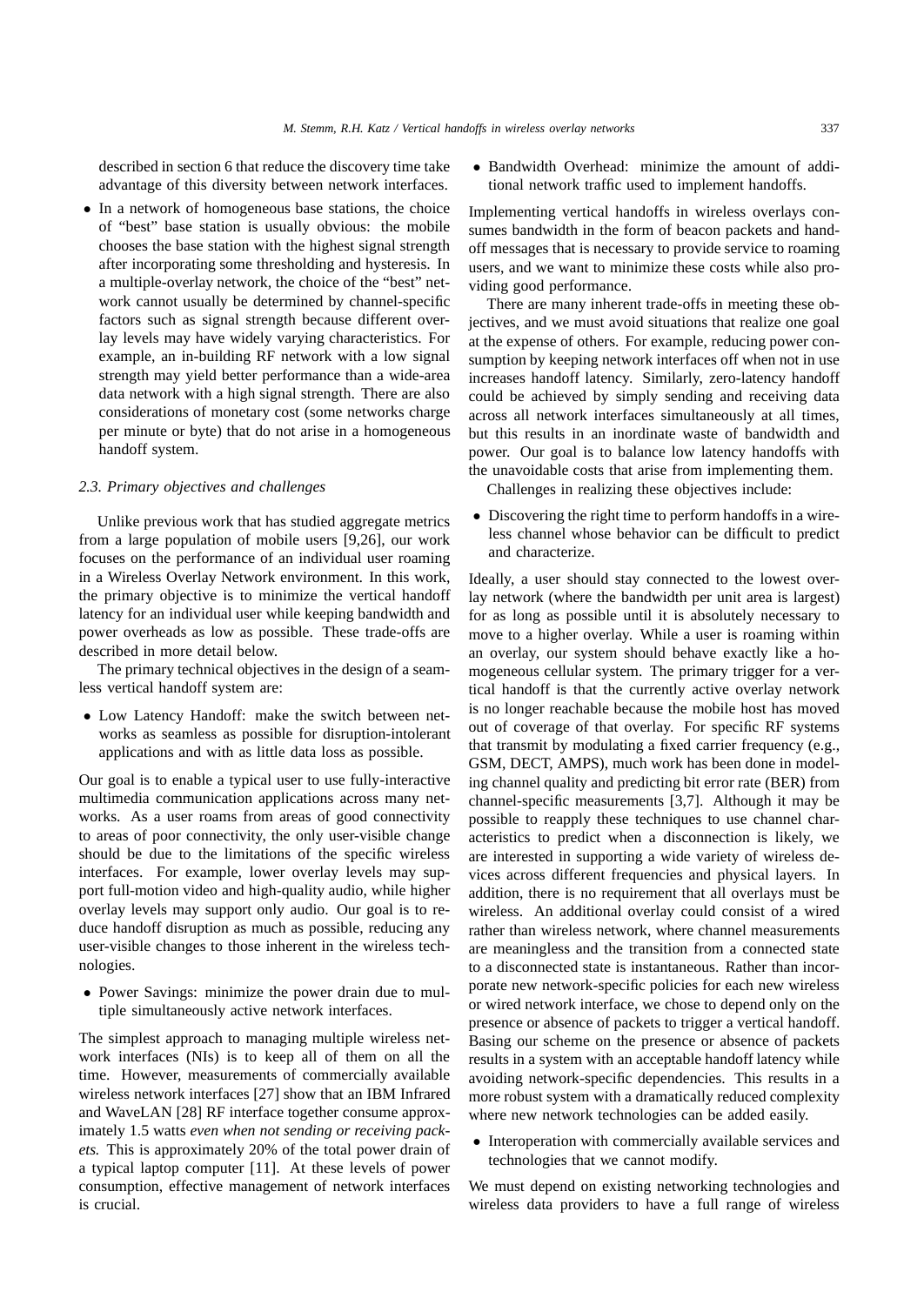

Figure 3. Overview of the handoff system.

networks at our disposal. Although we assume that we can modify some components of these systems (e.g., base station software), this may not be true for some overlay networks. In our system, for example, we can modify and experiment with the base stations for the room-size and building-size overlays, but the wide-area data overlay is owned and administered by a third party. As a result, we cannot directly control the overlay's infrastructure. This is an important consideration because it limits the modifications we can make to support vertical handoffs.

#### **3. The basic handoff system**

In this section we describe our wireless testbed and the basic system used to implement vertical handoffs.

Handoffs are built on top of the mobile routing capabilities of Mobile IP (figure 3). The infrastructure we use is similar to the one described in [24] and the Mobile IP specification [22]. Mobile Hosts (MHs) connect to a wired infrastructure via Base Stations (BSs) which act as Foreign Agents (FAs). A Home Agent (HA) performs the same functions as in Mobile IP, encapsulating packets from the source and forwarding them to the FAs. One important difference is that the care-of address is a multicast rather than unicast address. A small group of BSs are selected by the mobile to listen to this multicast address for packets encapsulated and sent by the HA. One of the BSs is selected by the MH to be a *forwarding* BS; it decapsulates the packets sent by the HA and forwards those packets to the MH. The other BSs are *buffering* BSs; they hold a small number of packets from the HA in a circular buffer. When the mobile initiates a handoff, it instructs the old BS to move from forwarding to buffering mode, and the new BS to move from buffering to forwarding mode. The new BS forwards the buffered packets that the mobile has not yet received. For networks in which the BS infrastructure is not under our control, the Home Agent acts as the BS to the Mobile Host; the FA functionality with respect to that wireless network is incorporated at the HA machine instead of being incorporated at the gateway between the wired and wireless network.

BSs send out periodic beacons similar to Mobile IP foreign agent advertisements. The MH listens to these packets and determines which BS should forward packets for the mobile, which BSs should buffer packets in anticipation of a handoff, and which BSs should belong to the multicast group assigned for a single mobile.

Figure 4 shows a detailed breakdown of the state and agents that implement the handoff system. The network layer of the Home Agent includes a translation table that maps from a MH's home address to a multicast care-of address. All incoming packets are compared against the entries in the table. Matching packets are encapsulated and forwarded using the corresponding multicast care-of address. At each BS there is a translation table that maps a MH's multicast care-of address to a local address. The translation table also includes the state of the BS with respect to this MH (e.g., buffering packets, forwarding packets, etc.). All incoming packets are compared against the entries in the table and the operation in the table (forward to mobile, buffer packet for mobile, etc.) is performed for matching packets. There are two user-level agents at the BS: a *beacon agent* that transmits beacon packets, and a *decapsulation agent* that receives control messages from the MH that modify the kernel-level translation table. The decapsulation agent manipulates the translation tables from user-level using socket options. At the mobile host, there is a single packet header translation table that inserts the MH's home address in all outgoing packets. There is also a network interface (NI)-specific table that keeps track of the number of packets that have arrived for the MH over each network interface and filters out duplicate packets that are received over multiple network interfaces. A user-level process can register a callback with the networking stack to be notified when changes occur in this table. When more than a threshold number of packets arrives over a single interface, the user-level process is notified. This table and the associated threshold notification callbacks are used in the doublecasting schemes described in section 6.2. There are two user-level agents at the mobile host: a *handoff controller* that uses beacons to determine the overlay network and BS to connect to, and a *user control panel* that allows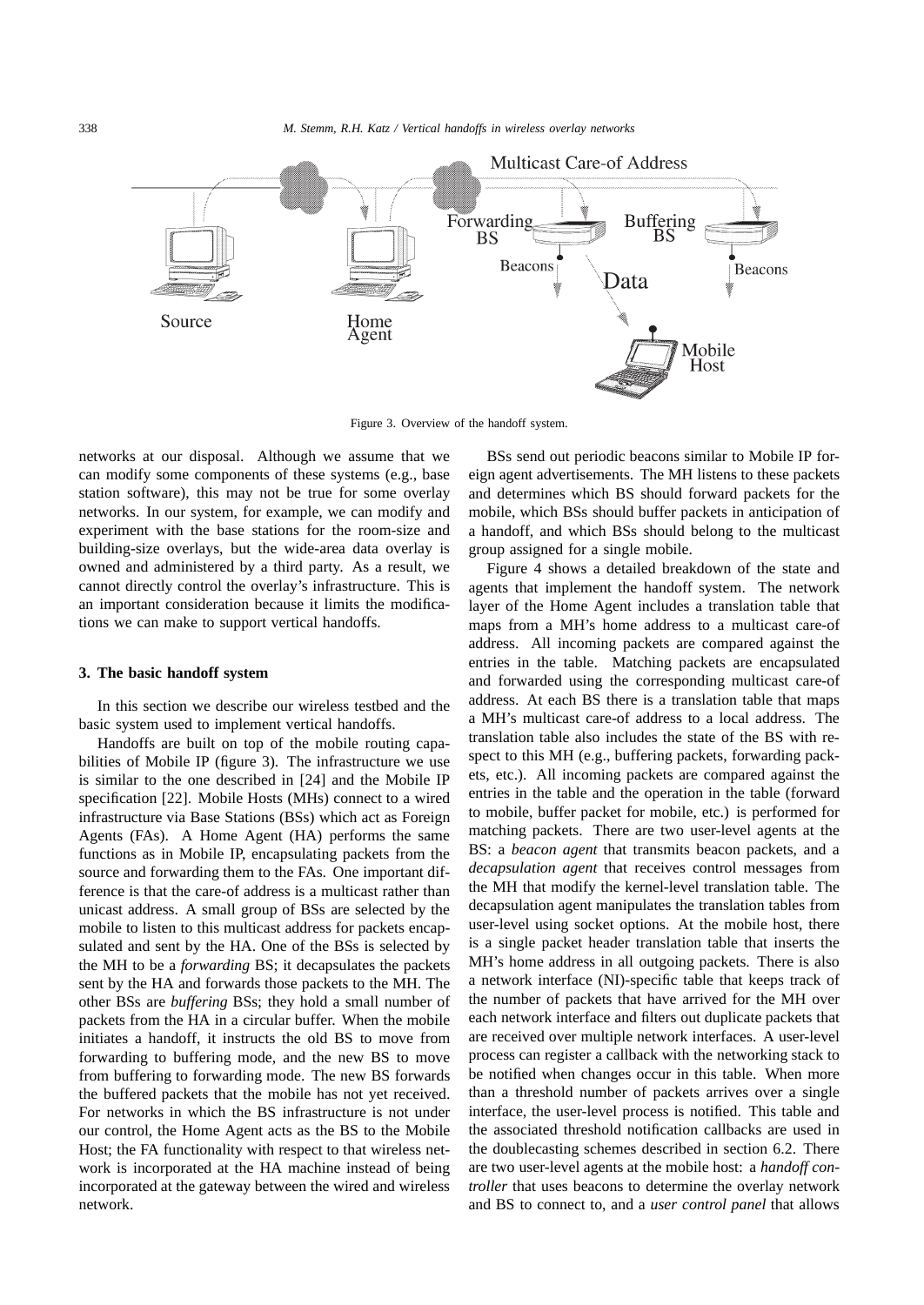![](_page_4_Figure_1.jpeg)

Figure 4. Network stack for home agent, base station, and mobile host.

the user to control the choice of network or BS to use via *advice*, described in section 3.2.

#### *3.1. Triggering handoffs*

In a network of homogeneous BSs, the relative signal strength of beacons is compared and the BS with the highest is chosen as the forwarding BS. Figure 5 shows in detail the breakdown of a horizontal handoff. The three vertical lines represent the old BS, the MH, and the new BS, respectively, and the arrows represent messages sent from one machine to another. The BSs transmit infrequent beacon packets to the broadcast address of the local subnet. Data packets are also forwarded from the old BS. At some point, the signal strength of the new BS is greater than that of the old BS, and the MH initiates a handoff to the new BS. It instructs the new BS to stop buffering packets and start forwarding

![](_page_4_Figure_6.jpeg)

Figure 5. Breakdown of horizontal handoff.

packets to the MH. The MH also instructs the old BS to stop forwarding packets and start buffering packets. In the homogeneous handoff system, the handoff latency is measured from the time the mobile decides that the new BS has a larger signal strength until the first data packet arrives from it.

In our system, while a MH roams within the cells that comprise a single overlay, handoffs happen just as in the original system. The MH uses a channel-specific metric to compare different BSs and connects to the best one according to that metric. This allows the horizontal handoff system to operate seamlessly underneath the vertical handoff system. For an overlay network that handles mobility directly (for example, CDPD [12] or Metricom's Ricochet [21] network), our system does nothing and lets that network make all mobility decisions.

Figure 6 shows the breakdown of a typical vertical handoff. An upward handoff is initiated when several beacons from the current overlay network are not received. The MH decides that the current network is unreachable and hands over to the next higher network. Even though the MH cannot directly hear the old overlay network, it must still instruct the BS of the old overlay to stop forwarding packets. This request is routed through the new BS. The arrows represent the logical endpoints of a message, not the path that the message takes from source to destination. Downward vertical handoffs are initiated when several beacons are heard from a lower overlay's NI. The MH determines that the mobile is now within range of the lower overlay's NI and switches to the lower overlay. The handoff starts when the lower overlay becomes reachable or unreachable, and ends when the first data packet forwarded from the new overlay network arrives at the MH. As previously mentioned, our system only depends on the presence or absence of packets to make vertical handoff decisions.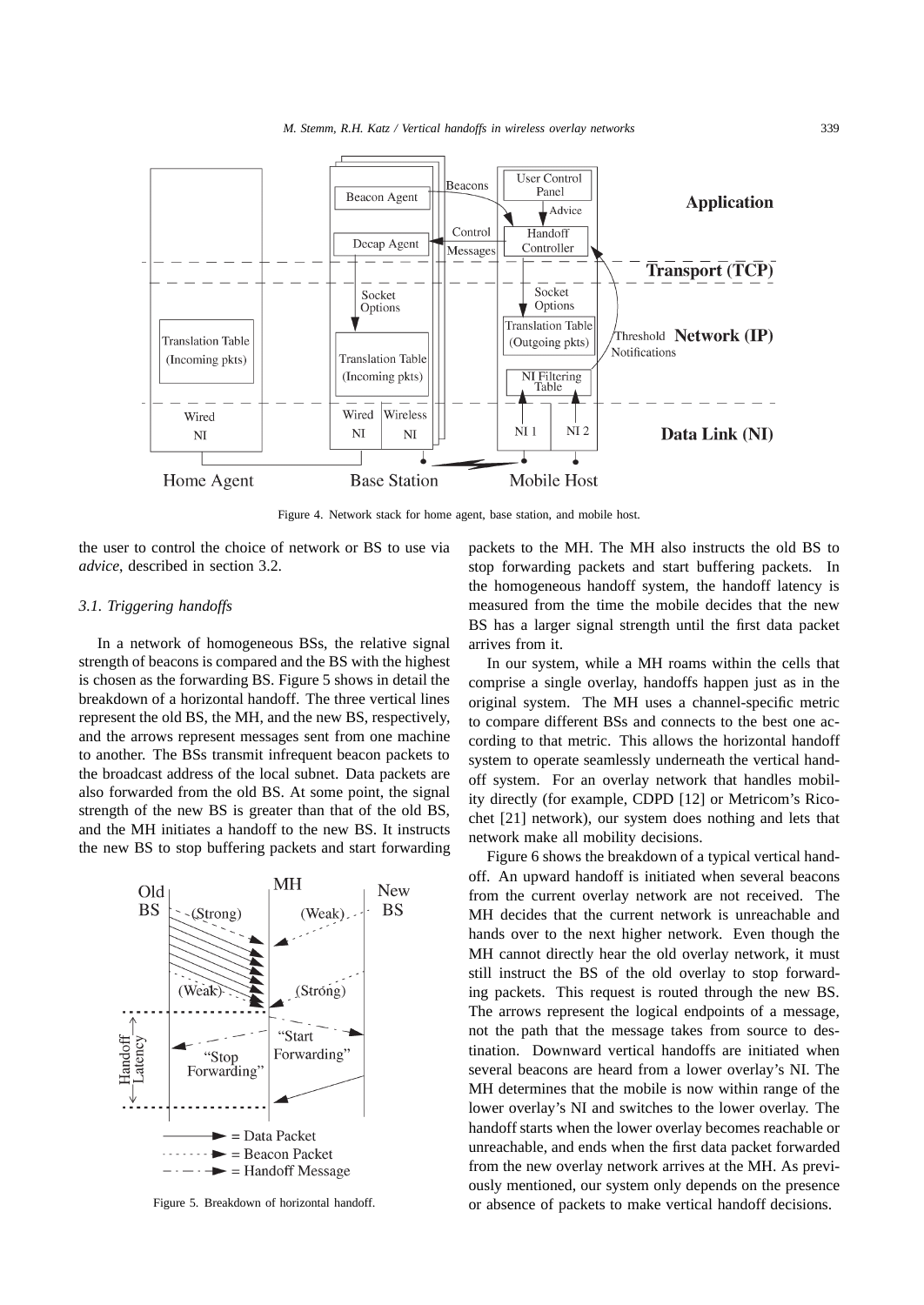![](_page_5_Figure_1.jpeg)

Figure 6. Breakdown of basic upward vertical handoff.

# *3.2. Mechanisms for customization*

In our system, the handoff controller at the MH has primary responsibility for initiating handoffs. There may be situations, however, where the handoff controller cannot make the "best" decision about the choice of network or BS to connect to or the handoff enhancement to use (these enhancements are described in section 6). To allow for more flexibility, the MH can take *advice* from an external source about the choice of network or BS which to connect as well as the handoff mechanism to use. Possible external sources include:

- A *user-visible control panel* that allows the user to specify specific constraints about which networks to use.
- A *subnet manager* that offers heuristic advice to avoid cell hotspots and increase the utilization of sparsely populated cells. For example, it may be advantageous to switch some users to a higher overlay network if the cell that they are currently using is congested or close to capacity. This increases the average effective bandwidth per user by eliminating bottleneck cells.

This advice could suggest a network or BS to switch to or whether to strive for low-latency handoffs. This mechanism allows for the implementation of policies for load balancing and user- or application-customization.

## *3.3. Power management*

As previously mentioned in section 2.3, power management of multiple wireless devices is important. Table 1 shows the steady state power consumption of network interfaces when they are in an idle state. Our system handles power management by turning off idle network interfaces when not in use. All network interfaces for overlays higher than the current network interface are kept off by default. They are turned on when geographic or other hints indicate that a handoff may be likely. By guessing that a handoff is likely, this reduces the probability that a sleeping network interface must be turned on before a handoff can complete. The NI for the overlay immediately below the current overlay is put into a power saving low duty cycle sleep state where it wakes up every few seconds and listens for beacons on the lower interface for a short time. This may increase the latency for downward vertical handoffs, as a mobile will take longer to discover that it has re-entered a new overlay. However, the mobile will not be disconnected during the discovery time and there will be no application-visible disruption.

# **4. Description of metrics**

In this section, we describe the parameters and metrics that we use to quantify the performance and overhead of our handoff system.

# *4.1. Parameters*

We use the following variables:

 $S_H$  = the size of an IP Header + Link-layer header (in bits);

 $S_B$  = size of a beacon packet (in bits);

 $S_M$  = size of a mobile-initiated handoff message (in bits);  $S_D$  = size of a user's data packet (in bits);

 $L_U$  = latency of the upper network interface (in seconds);

 $L<sub>L</sub>$  = latency of the lower network interface (in seconds);

 $B_U =$  bandwidth of the upper network interface (in bits/s);

 $B_L$  = bandwidth of the lower network interface (in bits/s);

 $P_L$  = power consumption of the lower interface (in mW);

- $P_U$  = power consumption of the upper interface (in mW);
- $N_B$  = spacing between beacon packets (in seconds);
- $N_D$  = spacing between user data packets (in seconds);

 $T_B$  = threshold number of beacon packets heard or not heard before initiating a handoff;

 $T_D$  = threshold number of data packets heard or not heard on a new interface before initiating a handoff to that new interface;

 $D =$  length of power-saving duty cycle for NIs that are in sleep mode (in seconds).

Note that the actual values for each of these variables may differ from network to network. For example, the threshold number of beacons may differ for a WaveLan and Ricochet network. Also note that the packet size  $S_D$  may vary from application to application. For the applications we are most interested in, however, we assume a fixed packet size.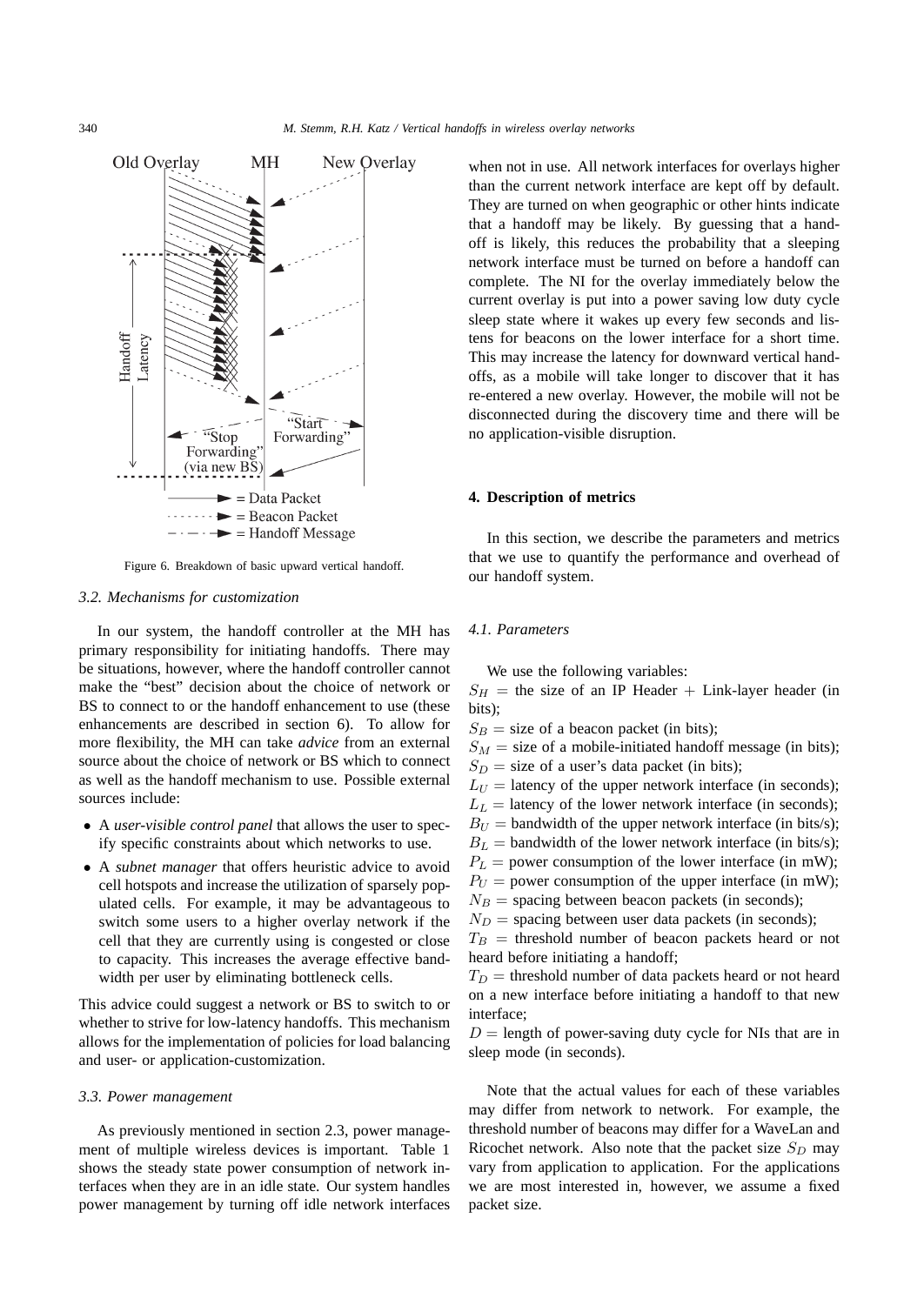| Type of medium                                                | User-visible<br>bandwidth | Cell diameter   | Latency (ms)  | Registration time<br>(95% Conf Interval) | Power consumption (mW)       |
|---------------------------------------------------------------|---------------------------|-----------------|---------------|------------------------------------------|------------------------------|
| <b>Infrared</b><br>(IBM Infrared)                             | $800 \text{ kb/s}$        | 7 <sub>m</sub>  | $2 - 5$       | $6.7 \text{ ms}$<br>$(5.7 - 7.8$ ms)     | 349.6                        |
| In-Building RF<br>$(915 \text{ MHz}/2.4 \text{ GHz}$ WaveLAN) | $1.6$ Mb/s                | $100 \text{ m}$ | $2 - 5$       | $110.4$ ms<br>$(93.8 - 127.0$ ms)        | 1148.6 (915)<br>1318.8 (2.4) |
| Wide-Area Data<br>(Ricochet)                                  | $60 \text{ kb/s}$         | 1 km            | $\approx 100$ | 7.6s<br>$(6.3 - 8.9 s)$                  | 346.9                        |

Table 1 Bandwidths, latencies, and registration times for our networks.

# *4.2. Metrics*

We define the vertical handoff latency  $L$  as the amount of time from when the mobile is disconnected from the old BS to when the mobile receives the first packet from the new BS. Note that this definition of latency implies a handoff due to mobility. If the handoff reason were due to other reasons (such as a user manually switching between interfaces), the definition of handoff latency would be the same as the horizontal handoff system. We break down the latency required to complete a vertical handoff into the following components:

$$
L = L_D + L_P + L_N + L_F.
$$

- $L_D$  is the component of latency during which the mobile discovers that it must hand off to a new wireless overlay. This could be to an upper overlay as a result of moving out of range of the current overlay: for example, moving out of a room or moving out of a building. This could also be to a lower overlay as a result of moving back into coverage of a lower overlay: for example, moving back into a room or building. In the basic system, this is largely a function of the beaconing frequency. A smaller beacon frequency increases  $L_D$ , and a larger beacon frequency decreases  $L<sub>D</sub>$ . As previously noted, for most horizontal and downward vertical handoffs this component of latency is not visible to the user as a disconnection, because the mobile is still connected to the old BS while it discovers that it can hear the new BS.
- $L_P$  is the latency for the mobile to power on the upper or lower network interface, including any network registration time. This component of latency may or may not be visible to the user depending on whether the device was already on at the time the handoff occurred. Ideally, with the mechanisms described in section 6.1, we can predict when the user is likely to hand off and can hide this latency from the user.
- $L_N$  is the latency for the mobile to inform the new BS to start forwarding data to the mobile. This is usually a function of the network latency between the MH and BS.
- $L_F$  is the latency for the BS to send the first data packet across the new network to the mobile. If there is no outstanding data to send to the MH, then this component of the latency is zero. For the measurements in sections 5 and 6, we made sure that there was outstanding data to

forward. This component of the latency is a function of the latency and bandwidth between the MH and the BS.

Some of the components of latency may sometimes overlap, while others can not overlap.  $L_D$  and  $L_P$  can overlap if a mobile "guesses" that an overlay will soon become unreachable and powers on a network interface in advance. Similarly,  $L_D$ ,  $L_N$  and  $L_F$  can overlap if a BS is already forwarding packets to a mobile when a handoff occurs (the Packet Doublecasting scheme described in section 6.3.2).  $L_P$  and  $L_N$  usually do not overlap, however; a NI must be powered on and registered before it can accept and deliver packets. In addition, some of these components of the latency may be large and not under our control. For example, many wide-area wireless networks such as Ricochet and CDPD have a network registration process that must occur before a device can be connected, increasing the value of  $L_P$ . Wide-area wireless networks often have a much larger latency than local-area wireless networks, which increases  $L_F$ .

We define the power overhead  $P$  as the amount of power from network interfaces that must be consumed by a MH while making handoff decisions. This is a function of the number and type of wireless interfaces that are powered on.

We define the bandwidth overhead  $B$  as the number of bits sent per second by the BS that are not actual data packets, such as beacon packets or other control messages that the mobile uses to initiate a handoff.

## **5. Results for the base system**

In the following sections, we focus on the handoff between two overlays: upward vertical handoffs from a lower overlay to an upper overlay, and downward vertical handoffs from an upper overlay to a lower overlay.

# *5.1. Measurement testbed*

Our testbed consists of IBM ThinkPads, Gateway 2000 Solo laptops, and Intel-based PCs running a modified version of BSD/OS 2.1 and BSD/OS 3.0. Table 1 shows the specific wireless networks that we use along with typical bandwidths, latencies, and registration times. We use the IBM Infrared Wireless LAN [14] network as our room-size network, the AT&T WaveLAN [28] as our building-size network, and the Metricom Ricochet Network [21] as our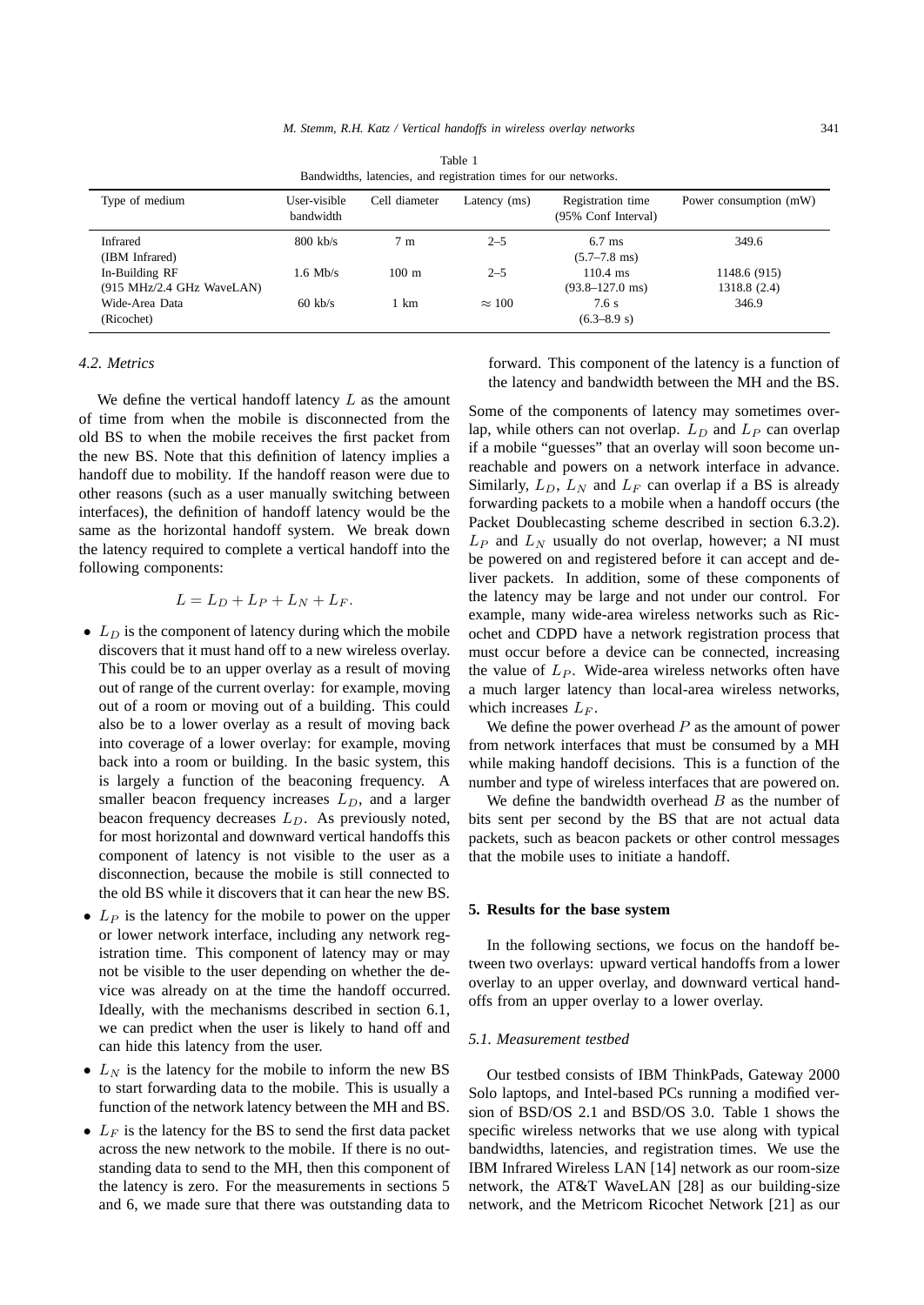| Treateled fatelly and cost for the basic system. |                                                  |                                              |                                          |                |                              |  |  |
|--------------------------------------------------|--------------------------------------------------|----------------------------------------------|------------------------------------------|----------------|------------------------------|--|--|
| Type of handoff                                  | L D.                                             | $L_N$                                        | Lғ                                       |                |                              |  |  |
| Basic upward<br>Basic downward                   | $N_B(T_B-1) + N_B/2$<br>$D/2 + N_B(T_B) + N_B/2$ | $L_{II} + S_M / B_{II}$<br>$L_L + S_M / B_D$ | $L_{II} + S_D/B_{II}$<br>$L_L + S_D/B_L$ | $P_L$<br>$P_U$ | $(1/N_B)S_B$<br>$(1/N_B)S_B$ |  |  |

Table 2 Predicted latency and cost for the basic system.

|                                                    | Table 3 |  |  |
|----------------------------------------------------|---------|--|--|
| Breakdown of handoff latency for the basic system. |         |  |  |

| Transition                                             | $L_D + L_N$ (s) | 95% Conf $(L_D + L_N)$ | $L_F$ (ms)   | 95% Conf $(L_F)$ | Total (s)        | $B$ (bits/s) |
|--------------------------------------------------------|-----------------|------------------------|--------------|------------------|------------------|--------------|
| Infrared $\rightarrow$ Wavel AN                        | 2.5             | $1.85 - 3.25$          | 8.35         | 7.19–9.51        | 2.508            | 512          |
| (Measured/Predicted)<br>WaveLAN $\rightarrow$ Infrared | 2.50385<br>3.5  | N/A                    | 9.0<br>20.34 | 4.634-36.05      | 2.51285<br>3.520 | 512          |
| (Measured/Predicted)                                   | 3.50422         |                        | 14.5         |                  | 3.51872          |              |
| WaveLAN $\rightarrow$ Ricochet                         | 2.79            | $2.7 - 2.99$           | 295.96       | 221.71-370.21    | 3.086            | 512          |
| (Measured/Predicted)                                   | 2.6144          |                        | 320          |                  | 2.9344           |              |
| $Ricochet \rightarrow WaveLAN$                         | 3.8             | N/A                    | 8.72         | 7.47-9.97        | 3.80872          | 512          |
| (Measured/Predicted)                                   | 3.50386         |                        | 9.0          |                  | 3.51286          |              |

wide-area data network. The registration time includes the time to power on the network interface as well as register with the wired infrastructure. The Ricochet network is the only network that must register with a wired infrastructure. The registration times were measured by sending a stream of UDP packets to a mobile host, turning on the network interface, and marking the time between when the network interface was turned on and when the first data packet was received by the mobile.

#### *5.2. Measurement methodology*

We measured the latency of handoffs by sending a continuous stream of 1024 byte UDP packets to the MH. For the Infrared to WaveLAN transitions, this was limited to 500 kilobits/s. For the WaveLAN to Ricochet transitions, this was limited to 50 kilobits/s. The handoff was initiated by forcing the MH to turn the lower interface off and on in response to external messages. An observer machine was running tcpdump [19] and the resulting packet trace was post-processed to determine when the external messages triggered the turn-on and turn-off of the interface, when the MH sent the control messages to the BSs, and when the first packets arrived over the new interface to the MH.

# *5.3. Predicted performance*

Table 2 shows algebraic derivations for  $L_D$ ,  $L_N$ ,  $L_F$ , P, and B as a function of the variables in section 4. For upward handoffs in the basic system, the MH must wait for approximately  $T_B$  beacons to determine that the current overlay is no longer reachable. The  $N_B/2$  term accounts for the fact that a mobile may move out of the coverage of an overlay anywhere between two beacon times: on average this happens midway between two beacons. For downward handoffs, an additional  $D/2$  seconds must be spent waiting for the lower interface to come out of its power saving state and hear the lower overlay's beacons. The mobile must then notify the upper BS to start forwarding new packets: this

takes  $L_U + S_M/B_U$  seconds for the upward handoffs and  $L_D + S_M/B_D$  seconds for downward handoffs. Finally, the new BS must forward the first data packet to the mobile: this takes  $L_U + S_D/B_U$  seconds for upward handoffs and  $L_U + S_D/B_U$  seconds for downward handoffs. The steady state power consumption of this scheme is only  $P_L$ or  $P_U$  mW, because only a single interface needs to be on to trigger a handoff. The steady-state bandwidth overhead is from the beacon messages: this consumes  $(1/N_B)S_B$ bits per second.

### *5.4. Measured performance*

Table 3 shows the measured and predicted results for the basic system.  $L_P$  is not included; we assume that the interface is already turned on. We use a  $N_B$  of 1 second, and a  $T_B$  of 3; when more than three beacon times pass without hearing any beacons, the MH considers the current overlay unreachable and switches to the next higher overlay. Similarly, when the MH hears three beacons from a previously disconnected overlay, the MH switches back to the old overlay. The choice of three is a heuristic; for heavily loaded networks, beacons may be delayed or lost and a small value of  $N_B$  may cause unnecessary handoffs. A value of three for  $T_B$  incorporated enough hysteresis to account for lost beacons and eliminate unnecessary handoffs. The predicted values of  $L_D$ ,  $L_N$ , and  $L_F$  agree well with the measured values.  $L_N$  and  $L_F$  take approximately as long of that in the horizontal handoff system [24]. From figure 7, we see that the handoff latency is dominated by  $L_D + L_N$ , from 2.5 to 3.8 seconds. Even for the wide-area data network (Ricochet), which has very different network characteristics, the handoff time is dominated by  $L_D + L_N$ . Because we use an observer machine to record when events occur and only the MH decides when an overlay has become (un)reachable, it is impossible to separately measure the  $L_D$  and  $L_N$  components of latency. To measure them separately would take perfect clock synchronization at the observer machine and MH. We therefore made separate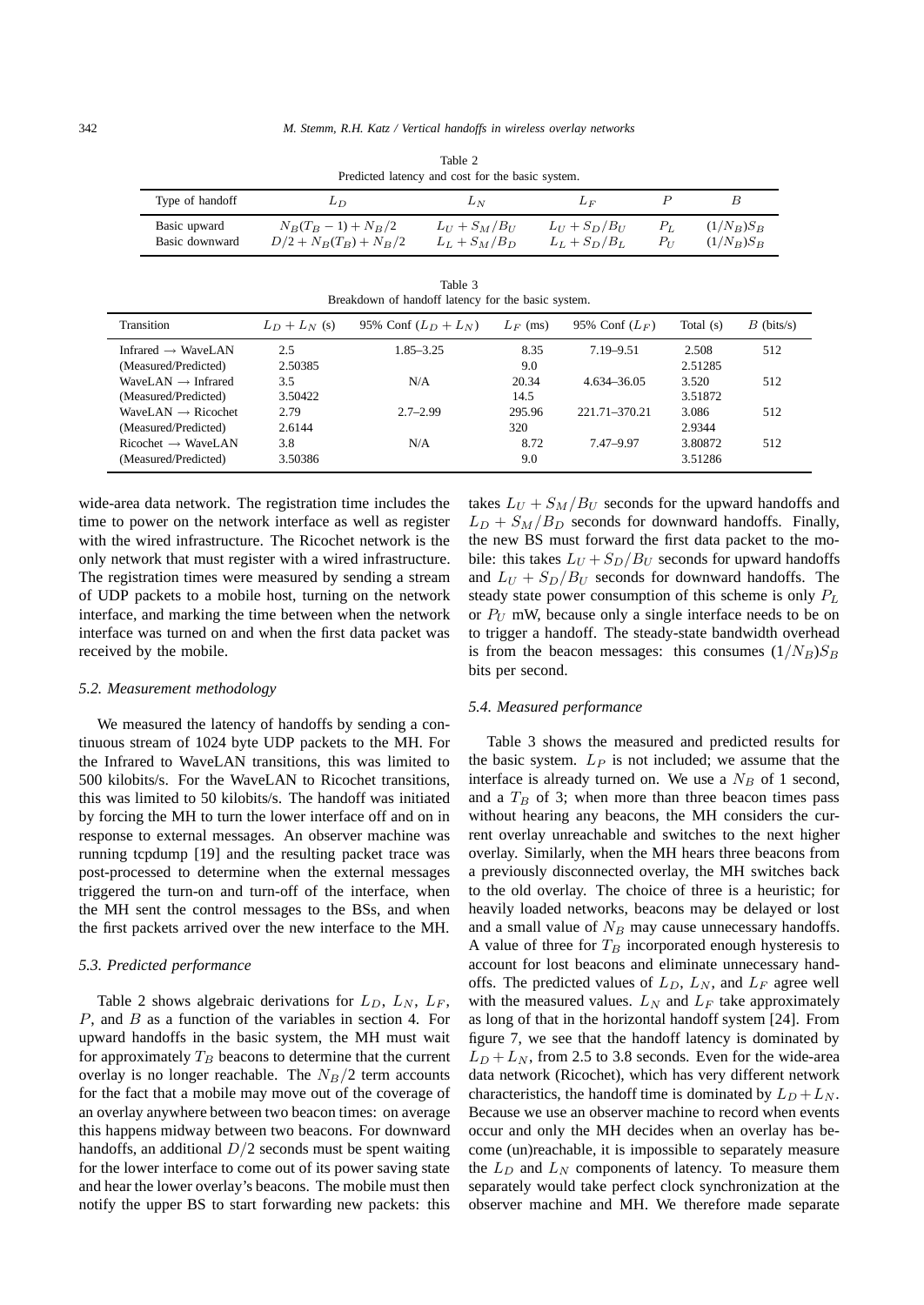![](_page_8_Figure_1.jpeg)

Figure 7. Breakdown of handoff latency in basic system.

measurements of  $L<sub>N</sub>$  from the mobile host (not included in this paper) to verify that the actual value of  $L<sub>N</sub>$  was close to the predicted value. Because  $L<sub>N</sub>$  is only a function of the NI's latency and bandwidth, the handoff time is dominated by  $L<sub>D</sub>$ . This illustrates one of the difficulties that arise from using heterogeneous network interfaces. In a system with homogeneous BSs, it is easy to make comparisons about the quality of the connection to each BS by using channel specific measurements. Because we cannot make direct comparisons between BSs using channel-specific measurements, we must wait for an overlay to become reachable or unreachable before determining that a handoff to a higher or lower overlay must occur.

The main conclusion from the basic system is that vertical handoffs are dominated by the time before the MH discovers that it has moved into/out of coverage of an overlay  $(L_D)$ , and that any enhancements to the basic system should concentrate on reducing this component of the latency.

### **6. Enhancements**

One of the goals in our handoff system is to support interactive multimedia communication across multiple network interfaces, and for these applications, a latency of approximately three seconds is unacceptable. Even for nonreal time applications such as non-interactive file transfers and WWW browsing, a latency of several seconds will lead to a loss of multiple data segments. Previous work has also shown that packet losses during handoff has detrimental effects on reliable transport protocols such as TCP [8]. With this in mind, we examined several enhancements to the base strategy that allow us to reduce the value of  $L_D$ during handoff.

### *6.1. Hints for enabling enhancements*

The schemes described in this section are used in situations where the application indicates that a low handoff latency (less than 300–500 ms) is important, such as real time interactive voice or video. Even when an application indicates that low-latency handoff is important, these

enhancements are not used continuously, because of the bandwidth/power overheads. They are used only when the mobile is in a situation where it may hand off soon. Note that this is not the same as determining that a mobile must hand off immediately (i.e., the mobile is now disconnected). Alternative hints can be used to predict that a handoff is likely. These include:

- *User input*: The user can instruct the MH to be more aggressive about handoff by using these enhancements. When the user is likely to leave the building, she can put the MH in a mode that uses these enhancements. The user can take the MH out of this state when not moving.
- *Received signal strength*: Although signal strength indicators, when present, may not be a good indicator of imminent handoff, they do well at indicating the distance between a MH and BS. When a MH notices that the signal strength is gradually decreasing it can assume that the user is moving away from a BS, and when the signal strength is increasing a MH can assume that the user is moving toward a BS. When the best BS that a MH can hear has a low signal strength that has been decreasing, a MH can assume that a vertical handoff may be needed soon and start using some of these enhancements.
- *Geographic hints*: We can use traces to predict which cells are the gateways to a new overlay network. Although the overlapping nature of wireless overlays means that a user can be potentially connected to multiple networks at once, the transitions between networks are a function of the building geography. A vertical handoff is only possible from certain places in the building, and only certain cells cover these locations (e.g., only one in-building RF cell is likely to cover the exit of an office building). The BSs covering these cells could add information in their beacon packets indicating that this cell is near the exit to a building, and that a vertical handoff to a wide-area network is likely.
- *Handoff frequency*: The MH can also track the frequency of handoffs and use these enhancements when more handoffs are occurring, indicating that movement out of this overlay's coverage is more likely. This approach has been suggested for switching between hightier and low-tier PCS systems [23].
- *Missing a single beacon*: We mentioned in section 4.1 that the MH waits for multiple beacon packets before determining that an overlay is (un)reachable and switching to a new overlay. The MH could turn on some of these optimizations after missing a single beacon packet, as an attempt to verify that an overlay is (un)reachable.

# *6.2. Enhancements*

We can make the following enhancements to reduce handoff latency. All of these enhancements have some additional cost in terms of power or overhead bandwidth.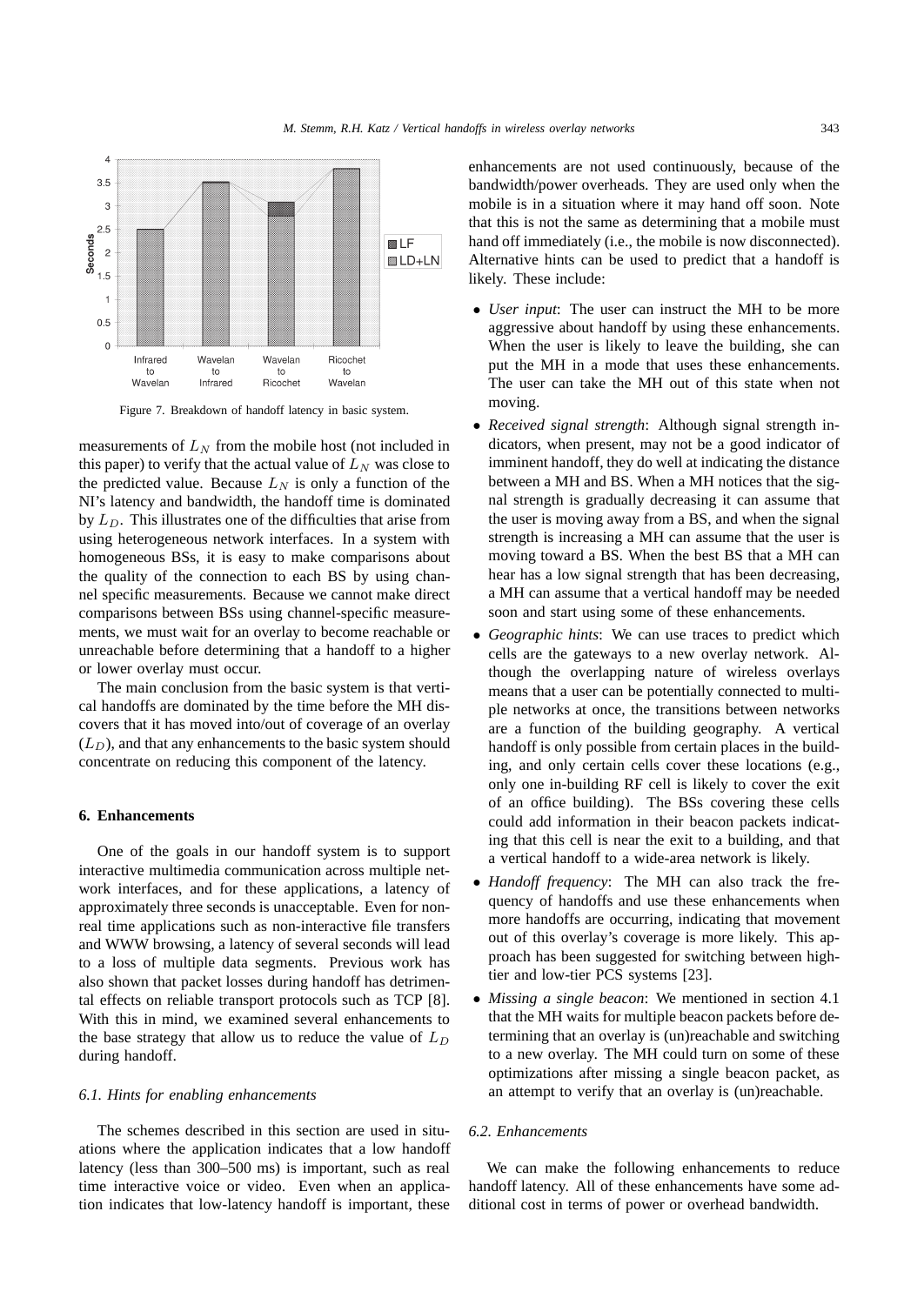![](_page_9_Figure_1.jpeg)

Figure 8. Breakdown of fast beaconing handoff.

- *Fast beaconing (figure 8)*: The MH can selectively instruct a subset of the BSs that are listening to its multicast group to transmit beacon packets at a higher frequency than once per second. The MH still waits for  $T_B$  beacons to be lost before initiating a handoff, but the beacons are transmitted more quickly and  $L_D$  is reduced. The breakdown of a handoff is described in figure 8. The handoff proceeds exactly as in figure  $6$ the beacon packets are simply received more quickly.
- *Packet doublecasting (figure 9)*: The MH can place into forwarding mode a subset of the BSs that are listening to the multicast group for the MH. This means that multiple copies of the packet will be transmitted from multiple BSs to the MH. In our scheme, two BSs are placed in forwarding mode simultaneously; the current BS and a BS of the next higher overlay. Duplicate packets are filtered out at the network layer at the MH by keeping a small cache of received IP packets and filtering out received packets whose IP ids are already in the cache. Although not strictly needed, this prevents unnecessary congestion control mechanisms from being invoked at the transport layer. The network layer at the MH also keeps track of packets that have been received by each interface. When more than  $T_D$  consecutive packets are received on a new interface with none received on the old interface, the MH decides that the old overlay is unreachable and initiates a handoff to the new interface. A breakdown of the handoff is shown in figure 9. Two copies of each packet are sent to the MH, one from each BS. After  $T_D = 10$  packets are missed from the old overlay, the mobile switches to the new overlay. The packets kept in the network-level cache on the MH are forwarded to higher layers. In cases where no data is currently being sent to the MH, beacons are used to trigger a handoff. By utilizing diversity that arises from multiple network interfaces, this approach does at the

![](_page_9_Figure_5.jpeg)

Figure 9. Breakdown of packet doublecasting handoff.

network layer what the IS-95 CDMA Cellular phone standard [18] and the ARDIS wide-area data system [2] do at the physical layer. In IS-95, multiple BSs send duplicate copies of the same data using the same CDMA codes. The MH's receiver is already equipped to handle multiple time-shifted copies of the same waveform, and a MH moves into the cell of the new BS seamlessly. In ARDIS, multiple BSs transmit the same data at the physical layer to achieve better in-building penetration.

• *Header doublecasting (figure 10)*: This approach takes advantage of the fact that in the Packet Doublecasting approach, duplicate packets on the upper interface are used only as an indicator of handoff. Therefore, full packets do not have to be sent until the actual handoff occurs. In this approach the MH places a BS into a mode where it continues to buffer packets destined for the mobile host. However, the BS also forwards a packet containing the IP header of the buffered packet to the MH. The network layer at the MH keeps track of which packets or packet headers has been received by the mobile. The MH switches to the new BS when more than  $T_D$  headers have been received via new BS while no packets have been received via the old BS. The new BS forwards the packets just as in the Basic System. This approach has an advantage over Packet Doublecasting in that less data is sent on the upper overlay.

Both doublecasting approaches have an advantage over the beaconing systems in that they use extra resources only when the MH is actively receiving data. When the user is not receiving data, no extra bandwidth is used. Additionally, beacons sent from the base station affect all mobile devices in the wireless cell, and if beacons are sent at very high frequencies, media access affects (such as exponential backoff during link activity) may dramatically reduce the effective bandwidth of mobile hosts in the same cell. Another advantage of the packet doublecasting approaches is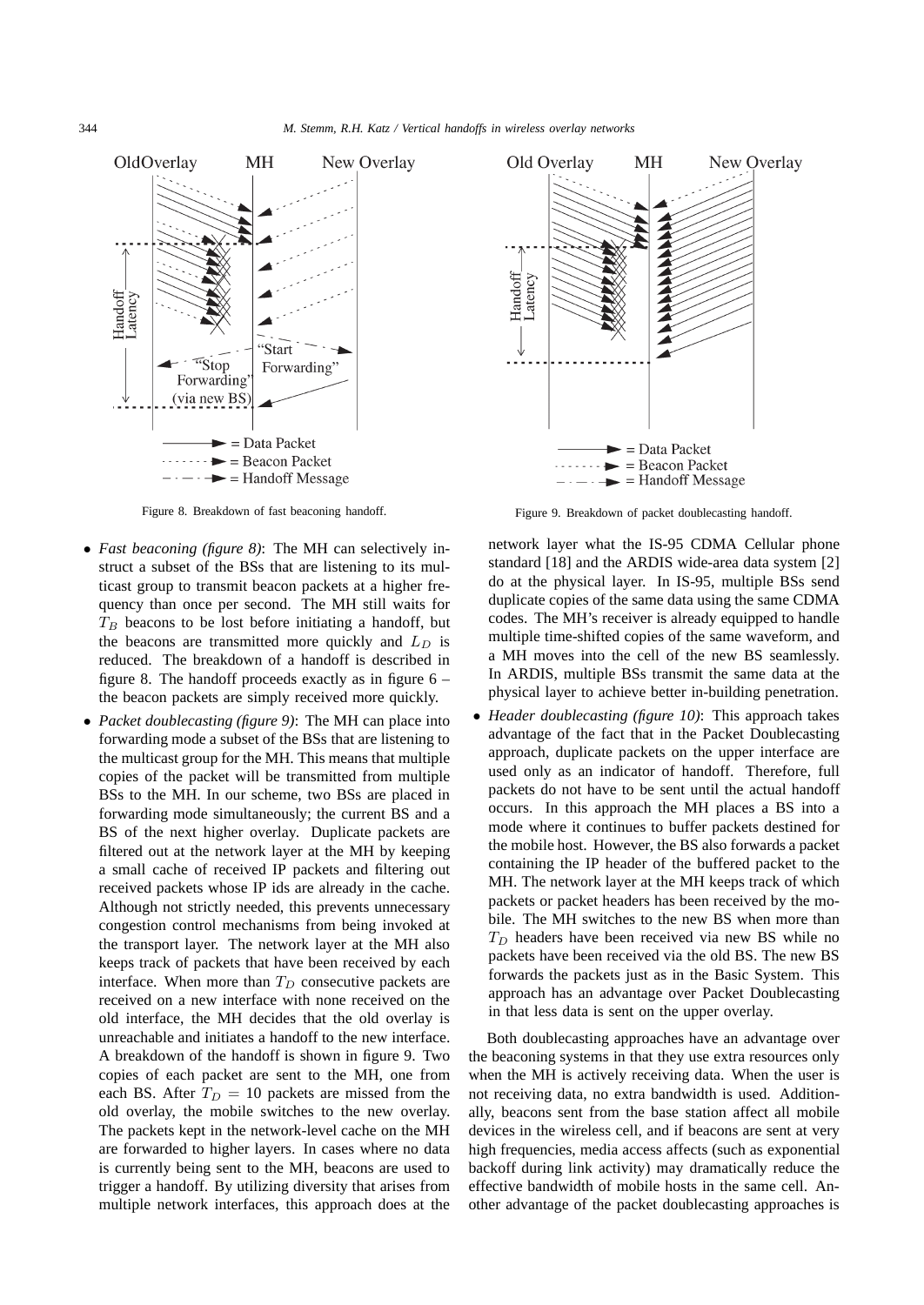| Algebraic expressions for $L$ and $B$ for the enhancements. |                                                  |                                            |                                          |                |              |  |  |
|-------------------------------------------------------------|--------------------------------------------------|--------------------------------------------|------------------------------------------|----------------|--------------|--|--|
| Type                                                        | $L_D$ (up/down)                                  | $LN$ (up/down)                             | $L_F$ (up/down)                          |                | В            |  |  |
| Fast beacons                                                | $N_B(T_B-1) + N_B/2$<br>$D/2 + N_B(T_B) + N_B/2$ | $L_{II}+S_M/B_{II}$<br>$L_L + S_M/B_L$     | $L_{II} + S_D/B_{II}$<br>$L_L + S_D/B_L$ | $P_L$          | $(1/N_B)S_B$ |  |  |
| Packet doublecasting                                        | $N_D(T_D - 1) + N_D/2$                           |                                            |                                          | $P_L + P_{II}$ | $(1/N_D)S_D$ |  |  |
| Header doublecasting                                        | $N_D(T_D-1) + N_D/2$                             | $L_{II} + S_M / B_{II}$<br>$L_L + S_M/B_L$ | $L_{II} + S_D/B_{II}$<br>$L_L + S_D/B_L$ | $P_L + P_U$    | $(1/N_D)S_H$ |  |  |

Table 4 Algebraic expressions for  $L$  and  $B$  for the enhancements.

that the packets that trigger a handoff are not redundant; they are consumed by actual applications. If fast beaconing were used, then beacons (useless application-level data) would be competing with application-level data for network resources at all times.

A disadvantage of the doublecasting approaches is that both overlays must be able to support the same network load. Packet doublecasting across a high-bandwidth and low-bandwidth network will not work. Another advantage of the beaconing systems is that multiple users in a cell can use the same beacon packets (rather than separate data packets) to make handoff decisions.

### *6.3. Performance*

Table 4 shows the algebraic expressions of  $L_D$ ,  $L_N$ ,  $L_F$ ,  $P$  and  $B$  as a function of the variables described in section 4. The formulas are very similar to those in table 2. The fast beaconing system is identical to the basic system. In the header and packet doublecast systems, the MH must wait for  $T_D$  data packets (or  $T_B$  beacons, if no data is currently being sent) to arrive over the upper interface before the handoff is triggered. It takes  $N_D(T_D - 1) + N_D/2$ seconds for the mobile to determine that the packets have not arrived. In the packet doublecast system, the notification and forwarding latencies are effectively zero: the

![](_page_10_Figure_7.jpeg)

Figure 10. Breakdown of header doublecasting.

mobile only has to change the NI-specific filtering table in the kernel and forward the packets buffered at the network layer of the MH to higher layers. The header doublecasting scheme has the same notification and forwarding latencies as the beaconing system. The power consumption  $P$  of the doublecast schemes is more than that of the beaconing schemes, as both wireless interfaces must be on for the MH to make the handoff decision. The bandwidth overhead of the packet doublecast scheme is equal to the data rate at which the MH is receiving data  $((1/N_D)S_D)$ . In the header doublecast scheme, the bandwidth is proportional to the data rate at which the MH is receiving data, but only a small header of size  $S_H$  is sent on the upper overlay for every data packet of size  $S_D$  sent on the lower overlay.

#### *6.3.1. Fast beaconing*

Table 5 shows the handoff latency and bandwidth overheads for the fast beaconing system, and figure 11 shows graphically the breakdown of handoff latency for the fast beaconing system. Beacons were sent out every 200 ms instead of every second. As in the basic system, the beacon threshold was set to 3 beacons. The measured values of  $L_D$ ,  $L_F$  and  $B$  agree well with the algebraic results. In all cases, the predicted latency is within or very close to the confidence interval for the measured latency. The latency has dropped by a factor of approximately 5 when compared to the basic system with a factor of 5 increase in bandwidth overhead. Because the algebraic values agree with the measured values, we would expect that faster beaconing would lead to further reductions in  $L<sub>D</sub>$  with increases in  $B$ .

#### *6.3.2. Packet doublecasting*

Table 6 shows the handoff latency and bandwidth overheads for the packet doublecasting enhancement, and figure 12 shows graphically the breakdown of handoff latency for the packet doublecasting enhancement. We used a packet threshold of 10 packets – 10 packets must be received by the mobile over one interface before the MH decides to switch to a new overlay. The choice of 10 is a heuristic: ideally, when packets are being sent over multiple interfaces there is a perfect interleaving of packets from the lower and upper interfaces. In practice, due to the way in which our network interface drivers process packets, the interleaving is rather coarse-grained: a burst of packets arrives over 1 interface, followed by a burst over the other interface. The value of 10 was chosen to be larger than the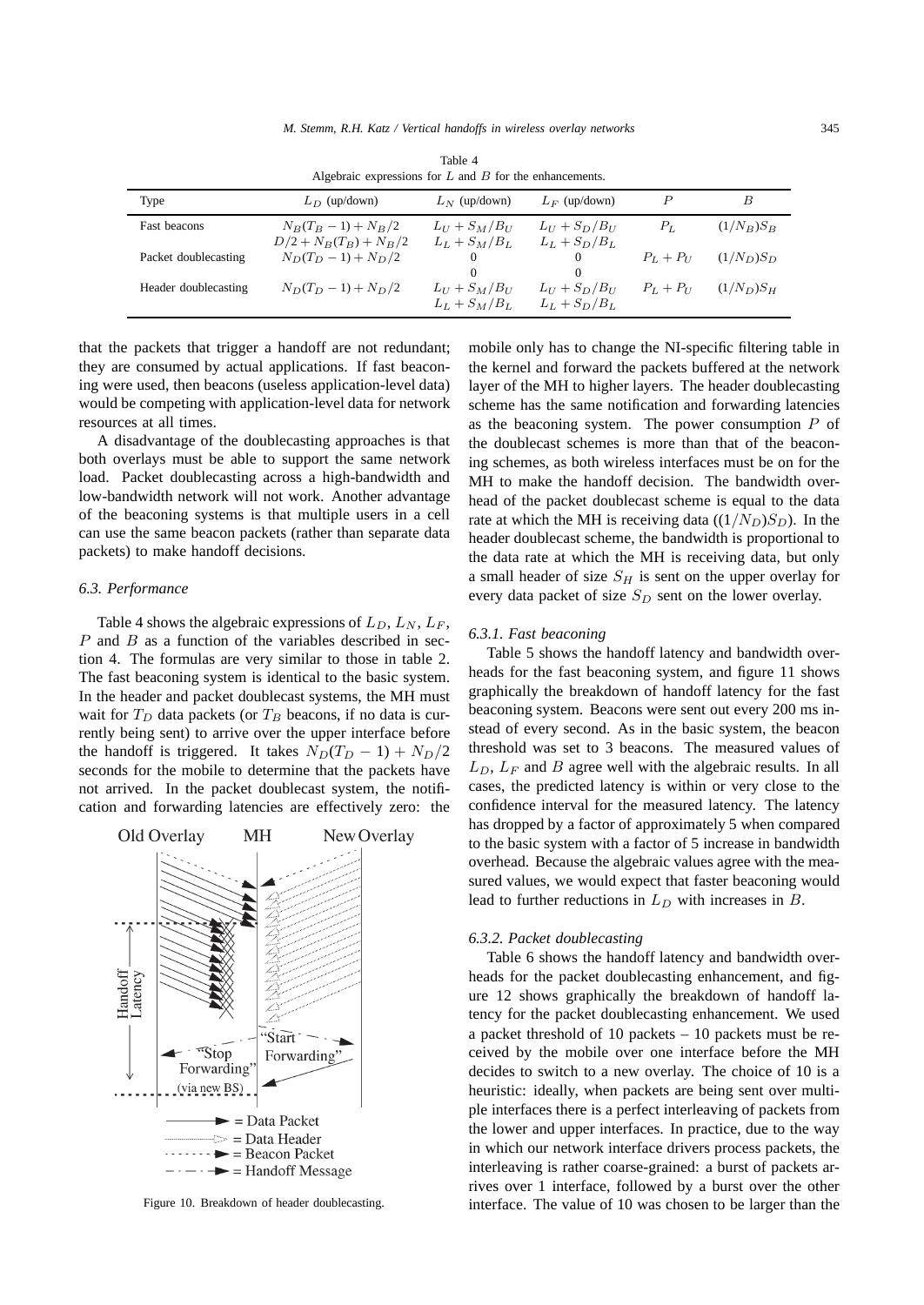|                                                      |                  | Actual values of $E$ and $E$ for the rast beacoming emiatement. |                       |                |                  |              |
|------------------------------------------------------|------------------|-----------------------------------------------------------------|-----------------------|----------------|------------------|--------------|
| Transition                                           | $L_D + L_N$ (ms) | 95% Conf $L_D + L_N$                                            | $L_F$ (ms)            | 95% Conf $L_F$ | Total $L$ (ms)   | $B$ (bits/s) |
| Infrared $\rightarrow$ WaveLAN<br>(actual/predicted) | 490<br>503.86    | 256-723                                                         | 7.02<br>9.0           | $3.6 - 10.4$   | 497.02<br>512.86 | 2480         |
| WaveLAN $\rightarrow$ Infrared                       | 700              | N/A                                                             | 11.1                  | $5.87 - 16.3$  | 711.1            | 2480         |
| (actual/predicted)<br>WaveLAN $\rightarrow$ Ricochet | 704.22<br>511    | $457 - 607$                                                     | 14.5<br>Same as Basic | Same as Basic  | 718.72<br>806.96 | 2480         |
| (actual/predicted)<br>$Ricochet \rightarrow WaveLAN$ | 614.4<br>723     | N/A                                                             | Same as Basic         | Same as Basic  | 934.4<br>731.72  | 2480         |
| (actual/predicted)                                   | 703.86           |                                                                 |                       |                | 712.86           |              |

Table 5 Actual values of L and  $\overline{D}$  for

Table 6 Actual values of L, B, and P for the packet doublecasting enhacement.

| <b>Transition</b>              | $L_D + L_N$ (ms) | 95% Conf $L_D + L_N$ | $L_F$    | 95% Conf $L_F$ | Total $L$ (ms) | $B$ (bits/s) |
|--------------------------------|------------------|----------------------|----------|----------------|----------------|--------------|
| Infrared $\rightarrow$ WaveLAN | 202.4            | 131.3–243.46         | $\Omega$ | $\Omega$       | 202.4          | 520000       |
| (actual/predicted)             | 165.892          |                      | 0        |                | 165.892        |              |
| WaveLAN $\rightarrow$ Infrared | 200              | N/A                  | $\Omega$ | $\Omega$       | 200            | 520000       |
| (actual/predicted)             | 183.308          |                      | 0        |                | 183.308        |              |
| WaveLAN $\rightarrow$ Ricochet | 1599.7           | 1470.4-1729.09       | 0        | $\Omega$       | 1599.7         | 50000        |
| (actual/predicted)             | 1734.72          |                      | 0        |                | 1734.72        |              |
| $Ricochet \rightarrow WaveLAN$ | 2396.5           | 2186.1-2606.8        | $\Omega$ | $\Omega$       | 2396.5         | 50000        |
| (actual/predicted)             | 1774.74          |                      | 0        |                | 1774.74        |              |

![](_page_11_Figure_5.jpeg)

Figure 11. Breakdown of handoff latency for the fast beaconing system.

largest burst of packets that we observed on heavily loaded networks.

In all cases other than  $L_D + L_N$  for the Rico $chet \rightarrow WaveLAN$  transition, the predicted latency is within or very close to the confidence interval for the measured latency. For the Infrared to WaveLAN handoffs, this approach achieves a lower handoff latency than the basic system (approximately 200 ms), but at a considerable cost, as full packets must be sent over both network interfaces. For the WaveLAN network, this overhead of 520 kbits/s is approximately one-third of the network's maximum uservisible bandwidth of 1.6 Mbits/s. For the WaveLAN to Ricochet handoffs, the latency is much larger than the approach that uses fast beaconing. The reason for this comes from the way in which vertical handoffs are initiated. In the fast beaconing system, the networks are considered independently: the presence or absence of beacons indicates whether or not to hand off. In the multicast approaches,

![](_page_11_Figure_9.jpeg)

Figure 12. Breakdown of handoff latency for the packet doublecasting system.

this independence is lost because the networks are being compared in a relative manner. Packets arrive over multiple network interfaces and must be considered together before a handoff decision can be made. For the Ricochet network, the available bandwidth is sufficiently low that the amount of time it takes for the threshold number of packets to arrive is greater than the time it takes to independently consider the WaveLAN.

### *6.3.3. Header doublecasting*

Table 7 shows the handoff latency and bandwidth overhead for the header doublecast enhancement, and figure 13 shows graphically the breakdown of handoff latency for the header doublecasting enhancement. As in the packet doublecasting scheme, we used a header threshold of 10 packet headers. The predicted measurements the same as in the packet doublecasting and beaconing systems.

The table shows that for WaveLAN to Infrared handoffs, the header doublecasting scheme achieves a slightly lower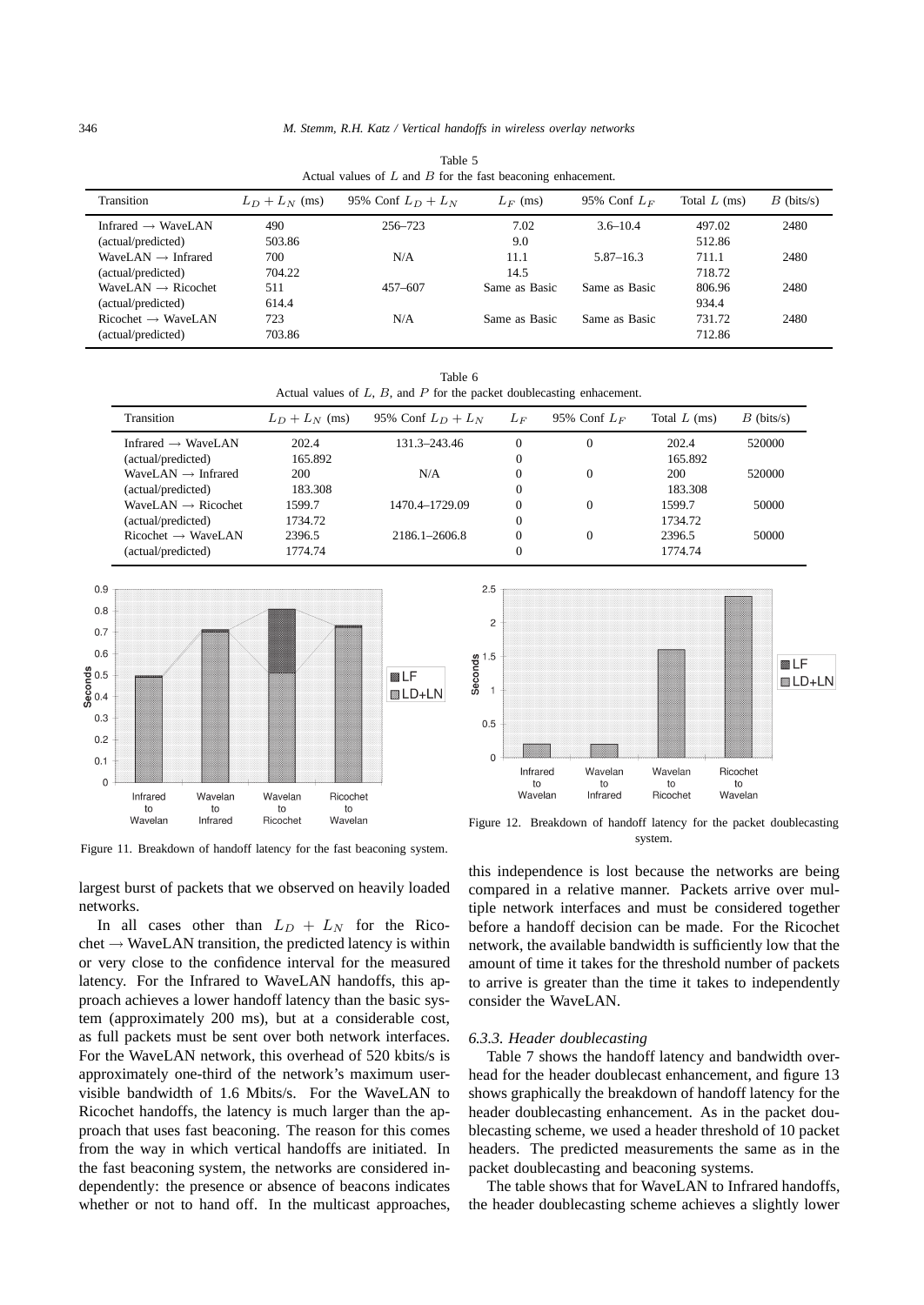| Table 7                                                               |  |
|-----------------------------------------------------------------------|--|
| Actual values of $L$ and $B$ for the header doublecasting enhacement. |  |

| Transition                                                                                                                           | $L_D + L_N$ (ms)                                 | 95% Conf $L_D + L_N$                                     | $L_F$ (ms)                                     | 95% Conf $L_F$                                                  | Total $L$ (ms)                     | $B$ (bits/s)                   |
|--------------------------------------------------------------------------------------------------------------------------------------|--------------------------------------------------|----------------------------------------------------------|------------------------------------------------|-----------------------------------------------------------------|------------------------------------|--------------------------------|
| Infrared $\rightarrow$ WaveLAN<br>WaveLAN $\rightarrow$ Infrared<br>WaveLAN $\rightarrow$ Ricochet<br>$Ricochet \rightarrow WaveLAN$ | 170.8<br>170<br>Same as Packet<br>Same as Packet | 133.75-208.01<br>N/A<br>Same as Packet<br>Same as Packet | 10.9<br>11.7<br>Same as Basic<br>Same as Basic | $10.2 - 11.7$<br>$9.1 - 24.3$<br>Same as Basic<br>Same as Basic | 181<br>181.7<br>1725.69<br>2530.47 | 16600<br>16600<br>1660<br>1660 |

![](_page_12_Figure_3.jpeg)

Figure 13. Breakdown of handoff latency for the header doublecasting system.

latency than the packet doublecasting scheme (171 ms vs 200 ms) with a dramatic decrease in bandwidth resources on the upper network. For the WaveLAN network, this overhead is approximately 1% of the user-visible bandwidth of 1.6 Mb/s. For the WaveLAN to Ricochet handoff, the bandwidth overhead is dramatically decreased, but the value of  $L_D$  has not dropped equally. The reason for this is that the Ricochet network is mainly latency bound: it can transmit approximately the same number of packets per second regardless of their size. We believe that this is because the Ricochet system is a multi-hop packet radio system with hop-by-hop acknowledgments, and the channel turn-around time while sending these acknowledgments decreases the packet throughput. Also, since packets must be forwarded from the Home Agent, the value of  $L_F$  has now increased. This implies that the header and packet doublecasting approaches hold little advantage over the Beaconing approaches when used on lowbandwidth, high latency networks such as wide-area data networks.

Figure 14 summarizes the performance of the basic handoff system and each of the enhancements for each of the upward vertical handoffs. We have learned the following things about the enhancements proposed to reduce handoff latency:

- Fast beaconing results in a decrease in latency proportional to the bandwidth overhead. This approach consumes bandwidth whether or not data is being sent to the mobile device.
- Packet doublecasting results in a loss-free zero latency handoff, but at a prohibitive cost.

Figure 14. Comparison of handoff latency for basic system and enhancements.

- Header doublecasting results in a latency similar to the packet doublecasting scheme, but with a dramatic decrease in overhead.
- For handoffs between in-building and wide-area overlays, doublecasting approaches have limited effect due to the latency-bound nature of the wide-area network we used.

For the network interfaces in our overlay network structure, header doublecasting performs the best for transitions between in-room and in-building networks, and beaconing works best for transitions between in-building and widearea networks.

# **7. Related work**

Related work in this area focuses on three areas: overlay networks in a cellular telephony rather than data-oriented context, improving handoff performance in a homogeneous environment, and the management of multiple network interfaces.

Wireless data overlays have been described in many places. The term "Wireless Overlay Networks" was first introduced in [17]. CDPD [12] can be described as a data overlay on top of the cellular phone system. Data overlays have also been studied in the context of cellular telephony. Other work ([9,26]) focuses on a cellular system with large macrocells overlaid on a traditional microcellular system. These papers focus on large-scale metrics from a large number of mobile users such as call blocking and dropping probabilities, channel utilization, and spectral efficiency, without describing how handoffs would actually

![](_page_12_Figure_17.jpeg)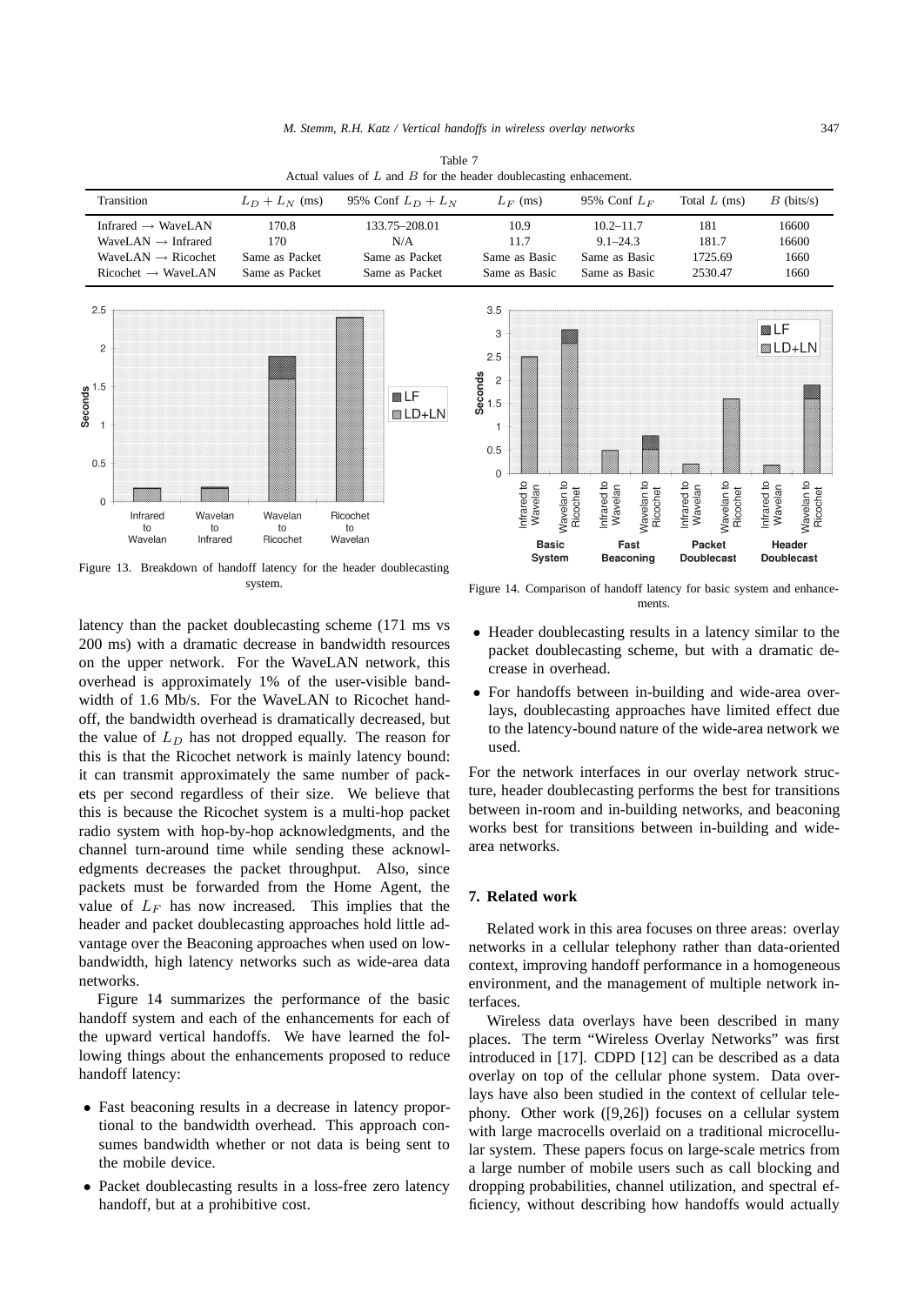be implemented. Our work differs from theirs in that it shows how to implement a handoff system in the presence of heterogeneous network technologies, focusing on the handoff latency and overhead of a single mobile as it roams in its environment. However, these two approaches are complementary rather than competing. A large-scale view indicates the scaling properties of an overlay network structure for a large number of users, while our work focuses on the ability of the system to provide interruptionfree service to individual users with a minimum of overhead.

The concept of overlay networks was also introduced in the context of high-tier and low-tier PCS systems [10]. Our work differs in the way mobile users are assigned to wireless cells. In microcell-macrocell systems, it is assumed that low-speed mobile users would be assigned to microcells while higher-speed mobile users would be assigned to macrocells. Our work takes a more generalized approach and focuses on providing the best possible connectivity to mobile users without depending on knowing *a priori* the speed of the user. Another significant difference between our work and other microcell-macrocell work is that most previous work assumes that all areas are covered by microcells as well as macrocells. We do not make this assumption, and assume that there are some areas of coverage that are only covered by macrocells. This distinction is important; because we assume regions with only macrocell coverage, we are forced to handle cases where a microcell becomes unavailable and even low-speed mobile users must perform vertical handoffs to higher overlays.

There have been numerous papers dealing with handoff across homogeneous cellular [23], ATM [1], and picocellular [13] networks and mobility in IP networks [15,16,22]. Seshan et al. [5,24,25] implemented a system for lowlatency horizontal handoffs. Our work expands upon theirs in that it handles multiple wireless networks and cases where the mobile device cannot use channel characteristics to trigger handoffs.

Recent work has also addressed the problem of integration of multiple network interfaces in a single mobile. The MosquitoNet project at Stanford [4] has mobile devices equipped with Ethernet PCMCIA cards and Ricochet modems. They trigger handoffs from one network to another based on the insertion and removal of Ethernet PCM-CIA cards. Bhagwat [6] also deals with the problem of multiple network interfaces, handling the routing aspects of multiple network interfaces as a special case of Mobile IP. Our work differs from theirs in that it focuses on how to switch from one network interface to another in a manner that is completely transparent to the user.

# **8. Conclusions**

We have described additions to a horizontal handoff system to support the simultaneous operation of multiple wireless network interfaces. This vertical handoff system gives mobile devices the ability to roam freely in

wireless overlay networks with seamless transitions between networks and with negligible interruption to applications. Implementing handoffs efficiently between multiple network interfaces introduces inherent trade-offs between handoff latency and power and bandwidth overheads. Rather than depending on network-specific channel measurements to predict disconnections, our schemes require no knowledge about specific channel characteristics and depend only on higher-order information such as the presence or absence of beacon and data packets. We present detailed measurements of handoff latencies and their costs in terms of network resources for a variety of different schemes. Results show that a simple scheme leads to a handoff latency that is seconds long and is dominated by the time it takes the mobile to discover that the current overlay is unreachable. Enhancements to this basic scheme can reduce this penalty to as low as 170 ms with a 1.5% overhead on network resources. For transitions from room-size to wide-area data networks, the handoff latency from the basic system can be reduced to approximately 800 ms as a result of fast beaconing. Other enhancements either have a high cost in terms of bandwidth overhead or do not decrease handoff latency, due largely to the latency-bound nature of the wide-area network being used.

We can make the following generalizations from the specifics of our implementation for future designers of overlay networks:

- Not all transitions between levels in the overlay network hierarchy can be treated identically. In our system, the choice of enhancement that resulted in the best performance was specific to the pair of networks that were chosen. This implies that a fixed policy will not work well for all choices of pairs of network interfaces, and a more flexible (and heuristic) approach will have to be used.
- The diversity that arises from being able to receive packets on multiple network interfaces simultaneously was invaluable in implementing the enhancements of section 6.
- Depending on the presence or absence of data packets rather than channel measurements allowed us to rapidly add new network interfaces to our hierarchy. For example, adding the Ricochet overlay to the experimental setup took a matter of hours. If we had depended on channel-specific measurements to trigger a handoff, adding the Ricochet overlay to our system would have taken much longer. In addition, by depending only on packet reception, we can handle in an identical way causes for disconnection other than mobility, such as the insertion and removal of PCMCIA network cards. This can be considered the end-to-end approach in determining connectivity – the most meaningful metric is whether or not a MH can receive data via a particular overlay.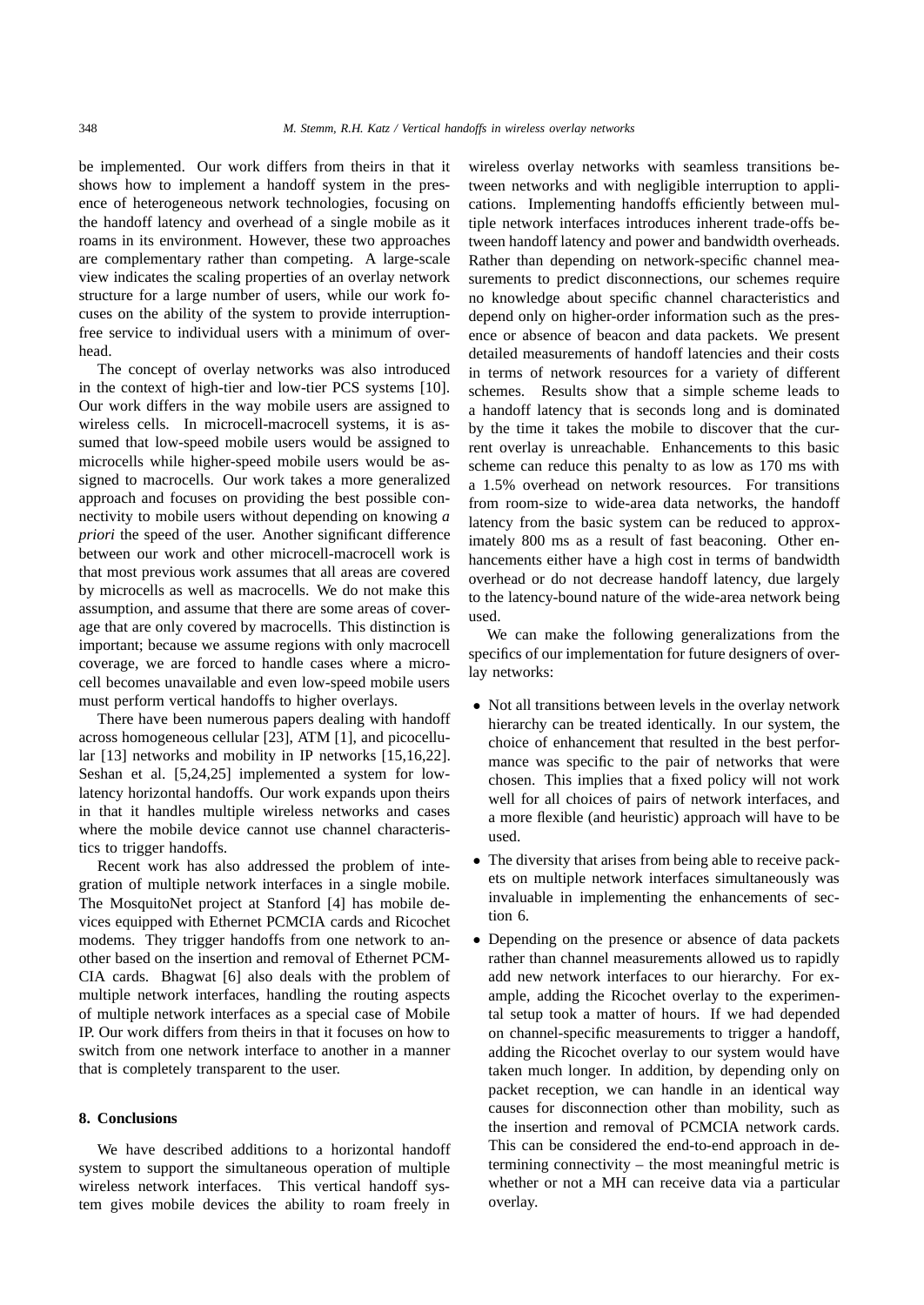# **9. Future work**

Future directions for research are:

- Our working system does not use geographic hints to limit the use of the enhancements described in section 6 to predict when a handoff is likely. We plan to add and analyze the effectiveness that simple hints such as cell connectivity have in predicting the likelihood of imminent handoffs.
- This work presents a single policy that drives the choice of enhancement, BS and network to use. By using the advice mechanism described in section 3.2, we plan to experiment with more sophisticated application- and user-specific policies for choosing enhancements and forcing handoffs to new BSs and networks.
- The header and packet doublecasting enhancements we use depend on the fact that packets are being sent to BSs of different networks. Currently, these data flows are identical. For networks that have vastly different characteristics, this is not an ideal situation for a user who is receiving 500 kb of full-motion audio and video over an in-building RF network and is about to hand off to a wide-area data network. Similar to the approach of layered video dissemination in [20], we are experimenting with the idea of *delivery classes* of traffic specified at the source and routing different subsets of delivery classes to different networks as a function of the network's characteristics.

## **Acknowledgments**

Thanks go to Hari Balakrishnan, who helped debug some of the kernel enhancements made for faster handoffs. Hari Balakrishnan, Armando Fox, Yatin Chawathe and Venkat Padmanabhan provided many helpful comments on early drafts of this paper that greatly increased the presentation of the material. This work is supported by DARPA contract DAAB07-95-C-D154 and grants from the California MICRO Program, Hughes Aircraft Corporation, Metricom, Deimler Benz, and PCSI.

#### **References**

- [1] A.S. Acampora and M. Naghshineh, An architecture and methodology for mobile-executed handoff in cellular ATM, IEEE J. Selected Areas in Commun. 12(8) (October 1994) 1365–1375.
- [2] Ardis Web page: http://www.ardis.com (1996).
- [3] M.D. Austin and G.L. Stuber, In-service signal quality estimation for TDMA cellular systems, in: *Proc. 6th IEEE Int. Symposium on Personal, Indoor, and Mobile Radio Communications (PIMRC'95)*, vol. 2 (September 1995) pp. 836–840..
- [4] M. Baker, X. Zhao, S. Cheshire and J. Stone, Supporting mobility in MosquitoNet, in: *Proc. 1996 USENIX Conference* (January 1996).
- [5] H. Balakrishnan, S. Seshan and R.H. Katz Improving reliable transport and handoff performance in cellular wireless networks, ACM Wireless Networks 1(4) (December 1995).
- [6] P. Bhagwat A framework for integrating Mobile Hosts within the Internet, Ph.D. thesis, University of Maryland (December 1995).
- [7] A. Brandao, L. Lopes and D. McLernon, Quality assessment for predetection diversity switching, in: *Proc. 6th IEEE Int. Symposium on Personal, Indoor, and Mobile Radio Communications (PIMRC'95)*, vol. 2 (September 1995) pp. 577–581.
- [8] R. Caceres and L. Iftode, Improving the performance of reliable transport protocols in mobile computing environments, IEEE J. Selected Areas in Commun. 13(5) (June 1995).
- [9] J. Chen and M. Schwartz, Two-tier resource allocation for a multimedia micro-cellular mobile system: performance summary, in: *Proc. 6th IEEE Int. Symposium on Personal, Indoor, and Mobile Radio Communications (PIMRC'95)*, vol. 3 (September 1995) pp. 1067– 1072.
- [10] D.C. Cox, Wireless personal communications: What is it? IEEE Personal Commun. (April 1995) 20–34.
- [11] G.H. Foreman and J. Zahojaran, The challenges of mobile computing, IEEE Computer 27(4) (April 1994) 38–47.
- [12] V. Garg and J. Wilkes, *Wireless and Personal Communications Systems* (Prentice Hall, 1996) chapter 8.
- [13] R. Ghai and S. Singh, An architecture and communications protocol for picocellular networks, IEEE Personal Commun. Magazine 1(3) (1994) 36–46.
- [14] IBM Infrared Wireless LAN Adapter Technical Reference. IBM Microelectronics, Toronto Lab (1995).
- [15] J. Ioannidis, D. Duchamp and G.Q. Maguire, IP-based protocols for mobile internetworking, in: *Proc. ACM SIGCOMM'91* (1991) pp. 235–245.
- [16] J. Ioannidis and G.Q. Maguire, The design and implementation of a mobile internetworking architecture, in: *Proc. Winter'93 Usenix Conference*, San Diego, CA (January 1993).
- [17] R.H. Katz and E.A. Brewer, The case for wireless overlay networks, in: *Proc. SPIE Multimedia and Networking Conference (MMNC'96)*, San Jose, CA (January 1996).
- [18] J.S. Lee, Overview of the technical basis of qualcomm's CDMA cellular telephone system design: a view of North American TIA/EIA IS-95, in: *Proc. ICCS'94*, vol. 2, (November 1994) pp. 353–358.
- [19] S. McCanne and V. Jacobson, The BSD packet filter: a new architecture for user-level packet capture, in: *Proc. Winter'93 USENIX Conference*, San Diego, CA (January 1993).
- [20] S. McCanne, Van Jacobson and M. Vetterli, Receiver-driven layered multicast, in: *Proc. ACM SIGCOMM'96* (August 1996).
- [21] Metricom Web page: http://www.metricom.com (1996).
- [22] C. Perkins, IP mobility support, RFC 2002 (October 1996).
- [23] S. Tekinay and B. Jabbari, Handover and channel assignment in mobile cellular networks, IEEE Commun. Magazine 29(11) (November 1991) 42–46.
- [24] S. Seshan, Low latency handoffs in cellular data networks, Ph.D. thesis, University of California at Berkeley (December 1995).
- [25] S. Seshan, H. Balakrishnan and R.H. Katz, Handoffs in cellular wireless networks: the daedalus implementation and experience, Kluwer J. Wireless Personal Commun. (January 1997).
- [26] R. Steele and M. Nofal, Teletraffic performance of microcellular personal communication networks, IEE Proceedings I (Communications, Speech and Vision) 139(4) (August 1992) 448–461.
- [27] M. Stemm, P. Gauthier, D. Harada and R.H Katz, Reducing power consumption of network interfaces in hand-held devices, in: *Proc. 3rd Workshop on Mobile Multimedia Communications (MoMuC-3)* (September 1996).
- [28] AT&T WaveLAN: PC/AT Card Installation and Operation. AT&T manual (1994).